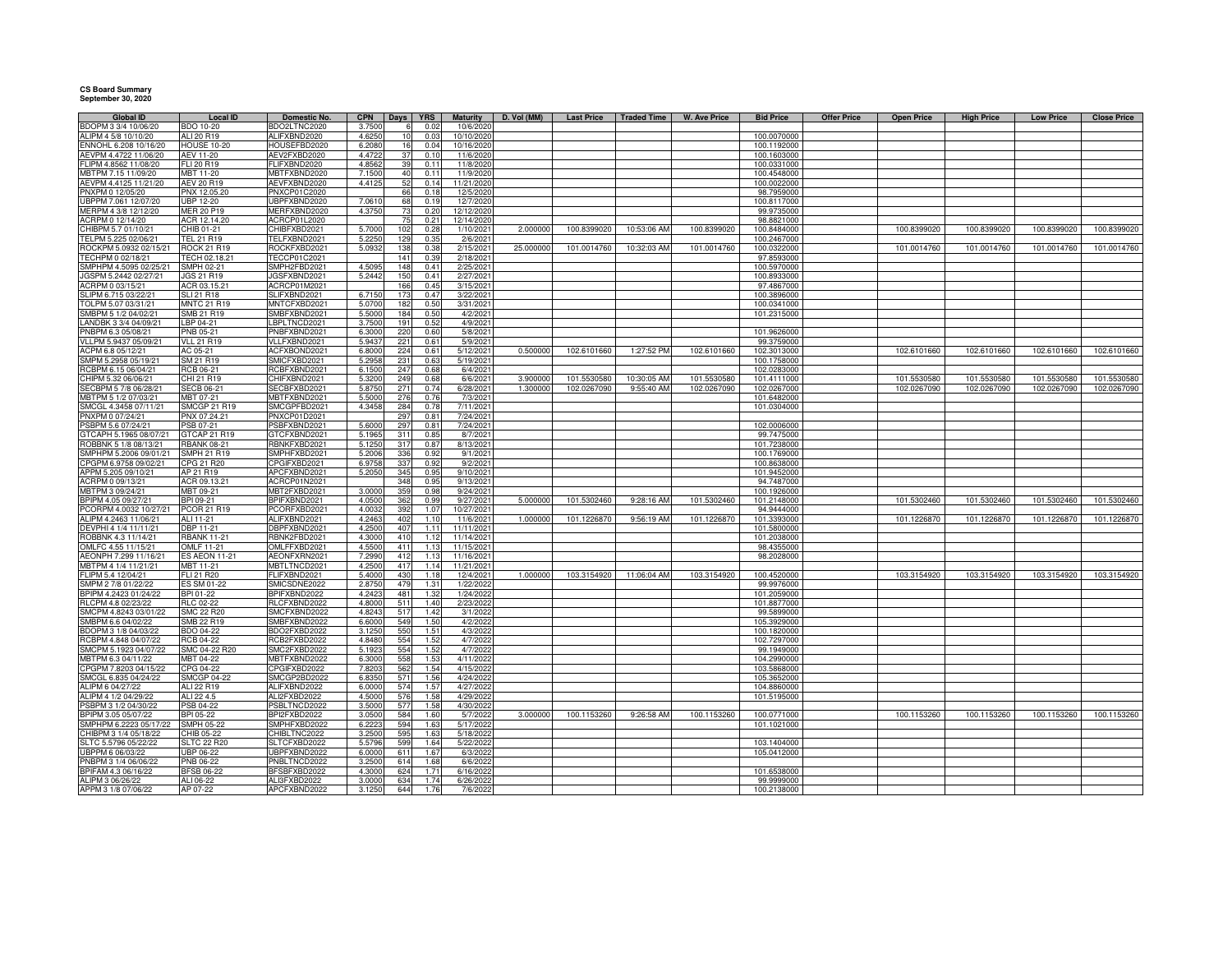| 654<br>SMPM 6.9442 07/16/22<br>SM 22 R19<br>SMICFXBD2022<br>6.9442<br>107.0054000<br>1.79<br>7/16/2022<br>3.1250<br>662<br>SECBPM 3 1/8 07/24/22<br><b>SECB 07-22</b><br>SECBFXBD2022<br>7/24/2022<br>100.2193000<br>1.81<br>RCBPM 3 1/4 07/27/22<br><b>RCB 07-22</b><br>RCB3FXBD2022<br>3.2500<br>665<br>7/27/2022<br>1.82<br>100.4411000<br>BDOPM 4.408 08/03/22<br><b>BDO 08-22</b><br>BDOFXBND2022<br>4.408<br>672<br>1.84<br>8/3/2022<br>102.4186000<br>AEVPM 5.0056 08/06/22<br><b>AEV 22 R20</b><br>AEVFXBND2022<br>5.005<br>675<br>1.85<br>8/6/2022<br>102.6805000<br>FLIPM 5.3567 08/20/22<br>FLIFXBND2022<br>5.3567<br><b>FLI 22 R20</b><br>689<br>1.89<br>8/20/2022<br>102.5431000<br>EW 09-22<br>EWBLTNCD2022<br>4.0000<br>721<br>9/21/2022<br>1.97<br>PNBPM 3 3/4 10/27/22<br><b>PNB 10-22</b><br>PNB2LTNC2022<br>3.7500<br>757<br>10/27/2022<br>2.07<br>AUBPM 4 5/8 11/07/22<br><b>AUB 11-22</b><br>AUBFXBND2022<br>4.6250<br>768<br>11/7/2022<br>102.2670000<br>2.10<br>RCB 11-22<br>RCBFXBND2022<br>774<br>RCBPM 4.426 11/13/22<br>4.4260<br>11/13/2022<br>102.7054000<br>2.12<br>CHIB2LTN2022<br>793<br>CHIBPM 3.65 12/02/22<br>CHIB 12-22<br>3.650<br>12/2/202<br>2.17<br>RBANKLTN2022<br><b>RBANK 12-22</b><br>4.1250<br>2.21<br>12/16/2022<br>0.40000<br>102.3946560<br>11:28:17 AM<br>102.3946560<br>102.3946560<br>102.3946560<br>102.3946560<br>102.3946560<br>ROBBNK 4 1/8 12/16/22<br>807<br>SMCGL 5 3/8 12/22/22<br><b>SMCGP 22 R20</b><br>SMCGPFBD2022<br>12/22/2022<br>5.000000<br>101.6274890<br>10:51:02 AM<br>101.6274890<br>101.6274890<br>101.6274890<br>101.6274890<br>101.6274890<br>5.3750<br>813<br>2.23<br>97.6859000<br>FLIPM 5.0496 01/07/23<br>CPI 01-23 R20<br>CPIFXBND2023<br>5.0496<br>2.27<br>1/7/2023<br>99.5739000<br>829<br>PSB 02-23<br>PSBFXBND2023<br>4.5000<br>857<br>2.35<br>2/4/2023<br>99.4475000<br>PSBPM 4 1/2 02/04/23<br>RCB 02-23<br>RCBLTNCD2023<br>3.7500<br>864<br>2.37<br>2/11/2023<br>BDOPM 3 5/8 02/18/23<br>BDO 02-23<br>BDOLTNCD2023<br>3.625<br>871<br>2.39<br>2/18/2023<br>2/21/2023<br>WPM 4 1/2 02/21/23<br>EW 02-23<br>EWBFXBND2023<br>4.500<br>874<br>2.39<br>102.0501000<br>GTCAP 23 R20<br>GTCFXBND2023<br>2/27/2023<br>103.1781100<br>11:05:57 AM<br>GTCAPH 5.0937 02/27/23<br>5.093<br>880<br>2.41<br>1.00000<br>103.1781100<br>98.2570000<br>103.1781100<br>103.1781100<br>103.1781100<br>103.1781100<br>SMPHPM 5.663 03/01/23<br><b>SMPH 23 R21</b><br>SMPHFXBD2023<br>5.663<br>2.42<br>3/1/2023<br>100.3589000<br>882<br>SMCPM 6 1/4 03/19/23<br><b>SMC 23 R21</b><br>SMCFXBND2023<br>6.250<br>900<br>2.46<br>3/19/2023<br>3.00000<br>105.9777790<br>10:53:54 AM<br>105.9777790<br>105.9843000<br>105.9777790<br>105.9777790<br>105.9777790<br>105.9777790<br>MBTPM 4 1/2 04/24/23<br>MBT 04-23<br>MBTFXBND2023<br>4.500<br>936<br>2.56<br>4/24/2023<br>101.9473000<br>2.57<br>PNBPM 3 7/8 04/26/23<br>PNB 04-23<br>PNBLTNCD2023<br>3.875<br>938<br>4/26/2023<br>103.0070060<br>103.0070060<br>103.0070060<br>EDCPM 4.7312 05/03/23<br>EDC 23 R19<br>EDCFXBND2023<br>4.731<br>945<br>2.59<br>5/3/2023<br>0.20000<br>103.0070060<br>1:09:49 PM<br>102.2722000<br>103.0070060<br>103.0070060<br>950<br>2.60<br>SECBPM 3 7/8 05/08/23<br><b>SECB 05-23</b><br>SECBLTNC2023<br>5/8/2023<br>3.8750<br>BPI 05-23<br>966<br>2.65<br>5/24/2023<br>BPILTNCD2023<br>3.7500<br>2.77<br>AC 23 R22<br>ACFXBOND2023<br>3.9200<br>1010<br>7/7/2023<br>8.240000<br>102.8340080<br>1:48:19 PM<br>102.0387864<br>98.8201000<br>102.1637910<br>102.8340080<br>101.3672810<br>102.8340080<br>SMCGL 4.7575 07/11/23<br>SMCGPFBD2023<br>4.757<br>2.78<br>7/11/2023<br><b>SMCGP 23 R21</b><br>1014<br>100.6682000<br>GLOFXBND2023<br>2.79<br>7/17/2023<br>GLOPM 5.2792 07/17/23<br>GLO 23 R20<br>5.279<br>1020<br>103.9032000<br>RLCPM 3.683 07/17/23<br>RLC 07-23<br>RLCFXBND2023<br>3.683<br>1020<br>2.79<br>7/17/2023<br>100.6119000<br>SMCGL 6 3/4 08/17/23<br>SMCGP 08-23 R21<br>SMCGP2BD2023<br>6.750<br>1051<br>2.88<br>8/17/2023<br>103.6407000<br>UBPLTNCD2023<br>UBPPM 4 3/8 08/21/23<br>UBP 08-23<br>4.375<br>105<br>2.89<br>8/21/2023<br>MBTPM 3 1/2 09/19/23<br>MBTLTNCD2023<br>9/19/2023<br>MBT 09-23<br>3.500<br>1084<br>2.97<br>ALIPM 7.0239 10/05/23<br>ALI 23 R21<br>ALI2FXBD2023<br>7.023<br>3.01<br>10/5/2023<br>104.8942000<br>1100<br>ALIPM 3.8915 10/07/23<br>ALI 23 R22<br>ALIFXBND2023<br>3.89 <sup>°</sup><br>10/7/2023<br>98.6467000<br>1102<br>3.02<br>PCOR 23 R21<br>CORPM 4.5219 10/27/23<br>PCORFXBD2023<br>4.52<br>112<br>3.07<br>10/27/202<br>96.5623000<br>SECB2LTN2023<br>4.500<br>ECBPM 4 1/2 11/02/23<br>ECB 11-23<br>1128<br>3.09<br>11/2/202<br>BDO2LTNC2023<br>4.375<br>11/7/2023<br>BDO 11-23<br>1133<br>3.10<br>FLIFXBND2023<br>FLI 23 R20<br>5.433<br>11/8/2023<br>102.5407000<br>3.11<br>1134<br>AEONFXRN2023<br>7.695<br>3.13<br>95.8455000<br><b>ES AEON 11-23</b><br>1142<br>11/16/2023<br>AEVPM 4.6188 11/21/23<br><b>AEV 23 R20</b><br>AEVFXBND2023<br>114<br>3.1<br>11/21/2023<br>97.8273000<br>4.618<br>EWBLTNCD2023<br>4.625<br>12/7/2023<br>EWPM 4 5/8 12/07/23<br>EW 12-23<br>1163<br>3.11<br>SMPM 5.159 12/09/23<br>SM 23 R21<br>SMICFXBD2023<br>5.159<br>116<br>3.1<br>12/9/2023<br>0.300000<br>104.0396711<br>11:14:28 AM<br>104.0396711<br>104.4984000<br>104.0396711<br>104.0396711<br>104.0396711<br>104.0396711<br>VLLPM 8 12/21/23<br><b>VLL 23 R21</b><br>VLLFXBND2023<br>8.000<br>117<br>3.22<br>12/21/2023<br>6.00000<br>112.0355610<br>11:25:10 AM<br>107.7957985<br>106.9534000<br>106.9478460<br>112.0355610<br>106.9478460<br>112.0355610<br>HIBPM 4.55 01/12/24<br>CHIB 01-24<br>CHIBLTNC2024<br>4.550<br>1199<br>3.28<br>1/12/2024<br>OBBNK 4 7/8 01/16/24<br><b>RBANK 01-24</b><br>RBANKLTN2024<br>4.875<br>1/16/2024<br>1203<br>3.29<br>FDCPM 6.1458 01/24/24<br>FDC 24 R21<br>FDCFXBND2024<br>6.145<br>121<br>3.32<br>1/24/2024<br>103.7876000<br>APPM 7.5095 01/25/24<br>AP 24 R22<br>APCFXBND2024<br>7.509<br>1212<br>3.32<br>1/25/2024<br>108.8201000<br>ALIFXBND2024<br>ALIPM 5 01/30/24<br>ALI 24 R20<br>5.000<br>1217<br>3.33<br>1/30/2024<br>103.3993000<br><b>TEL 24 R21</b><br>TELFXBND2024<br>5.281<br>TELPM 5.2813 02/06/24<br>1224<br>3.35<br>2/6/2024<br>99.3334000<br>PSBLTNCD2024<br>PSBPM 5 02/09/24<br>PSB 02-24<br>5.0000<br>1227<br>3.36<br>2/9/2024<br>JGSPM 5.3 02/27/24<br><b>JGS 24 R20</b><br>JGSFXBND2024<br>5.3000<br>1245<br>3.41<br>2/27/2024<br>99.3810000<br><b>SMC 24 R22</b><br>SMCFXBND2024<br>5.284<br>1248<br>3.42<br>3/1/2024<br>95.8533000<br>STIESG 24 R22<br>STIGFXBD2024<br>5.808<br>1270<br>3.48<br>3/23/2024<br>96.9511000<br>STIEPM 5.8085 03/23/24<br>1.61000<br>93.4205200<br>1:53:22 PM<br>94.7863581<br>92.5389000<br>94.8768110<br>94.8768110<br>93.4205200<br>93.4205200<br><b>MEG 24 R22</b><br>MEGFXBND2024<br>5.353<br>3/28/2024<br>3.000000<br>105.3527600<br>105.3527600<br>104.5356000<br>105.3527600<br>105.3527600<br>MEGPM 5.3535 03/28/24<br>1275<br>3.49<br>1:55:26 PM<br>105.3527600<br>105.3527600<br>RCBPM 5 1/2 03/28/24<br>RCB 03-24<br>RCBLTNCD2024<br>5.500<br>1275<br>3.49<br>3/28/2024<br>5.5000<br>TOLPM 5 1/2 03/31/24<br><b>MNTC 24 R21</b><br>MNTCFXBD2024<br>1278<br>3.50<br>3/31/2024<br>98.4331000<br>SMBPM 6 04/02/24<br>SMB 24 R21<br>SMBFXBND2024<br>6,0000<br>4/2/2024<br>100.7825000<br>1280<br>3.50<br>MBTPM 5 3/8 04/04/24<br>MBT 04-24<br>MBT2LTNC2024<br>5.3750<br>4/4/2024<br>1282<br>3.51<br>PBC 5 5/8 04/08/24<br><b>PBCOM 04-24</b><br>PBCOMLTN2024<br>5.6250<br>1286<br>3.52<br>4/8/2024<br><b>PCOR 24 R22</b><br>PCORFXBD2024<br>7.8183<br>1297<br>4/19/2024<br>13.000000<br>110.1392730<br>1:20:49 PM<br>109.4246003<br>109.1134000<br>109.1069680<br>110.1392730<br>109.1069680<br>110.1392730<br>3.55<br>SMCGP 04-24 R22<br>SMCGP2BD2024<br>4/24/2024<br>1:21:41 PM<br>SMCGL 7.1783 04/24/24<br>7.178<br>1302<br>3.57<br>5.50000<br>109.2888110<br>109.2888110<br>108.6000000<br>109.2888110<br>109.2888110<br>109.2888110<br>109.2888110<br>SMPH2FBD2024<br>2.000000<br>104.5949220<br>1:58:29 PM<br>104.5949220<br>104.5949220<br>104.5949220<br>104.5949220<br>SMPHPM 5.1683 05/18/24<br>SMPH 05-24 R22<br>5/18/2024<br>104.9410000<br>104.5949220<br>5.168<br>1326<br>3.63<br>5/19/2024<br>SM 24 R21<br>SMICFXBD2024<br>5.612<br>1327<br>3.63<br>103.0090000<br>AEVFXBND2024<br>6/18/2024<br>102.5672000<br>AEVPM 6.0157 06/18/24<br><b>AEV 24 R23</b><br>6.015<br>1357<br>3.72<br>MBT 07-24<br>MBTLTNCD2024<br>1389<br>3.80<br>7/20/2024<br>MBTPM 3 7/8 07/20/24<br>3.875<br>7/21/2024<br>FFPM 6.0952 07/21/24<br>DD 24 R22<br>DDFXBOND2024<br>6.095<br>1390<br>3.81<br>93.8009000<br>100.3198000<br>GTCAPH 5 5/8 08/07/24<br>GTCAP 24 R21<br>GTCFXBND2024<br>5.625<br>1407<br>3.85<br>8/7/2024<br>5.000000<br>105.7546540<br>1:55:12 PM<br>105.7546540<br>98.7169000<br>105.7546540<br>105.7546540<br>105.7546540<br>105.7546540<br><b>VLL 24 R23</b><br>VLLFXBND2024<br>5.751<br>8/8/2024<br>99.1472000<br>VLLPM 5.7512 08/08/24<br>1408<br>3.86<br>5.750<br>8/27/2024<br>NBPM 5 3/4 08/27/24<br><b>PNB 08-24</b><br>PNBLTNCD2024<br>142<br>3.91<br>SMPHPM 5.7417 09/01/24<br><b>SMPH 24 R21</b><br>SMPHFXBD2024<br>5.741<br>143<br>3.92<br>9/1/2024<br>7.00000<br>106.2670020<br>106.2670020<br>105.5394000<br>106.2670020<br>106.2670020<br>106.2670020<br>106.2670020<br>1:56:28 PM<br>ALIPM 4.758 09/30/24<br>ALI 24 R22<br>ALI2FXBD2024<br>4.758<br>9/30/2024<br>103.9144000<br>146<br>4.00<br>SMCPM 5.55 10/04/24<br>SMC 10-24 R22<br>SMC2FXBD2024<br>5.550<br>1465<br>4.01<br>10/4/2024<br>6.00000<br>104.3809480<br>11:01:55 AM<br>104.3809480<br>104.3809000<br>104.3809480<br>104.3809480<br>104.3809480<br>104.3809480<br><b>BDO 10-24</b><br>BDOLTNCD2024<br>5.3750<br>1473<br>4.03<br>10/12/2024 | <b>Global ID</b>       | <b>Local ID</b>     | Domestic No. | <b>CPN</b> | Days | <b>YRS</b> | <b>Maturity</b> | D. Vol (MM) | <b>Last Price</b> | <b>Traded Time</b> | <b>W. Ave Price</b> | <b>Bid Price</b> | <b>Offer Price</b> | <b>Open Price</b> | <b>High Price</b> | <b>Low Price</b> | <b>Close Price</b> |
|--------------------------------------------------------------------------------------------------------------------------------------------------------------------------------------------------------------------------------------------------------------------------------------------------------------------------------------------------------------------------------------------------------------------------------------------------------------------------------------------------------------------------------------------------------------------------------------------------------------------------------------------------------------------------------------------------------------------------------------------------------------------------------------------------------------------------------------------------------------------------------------------------------------------------------------------------------------------------------------------------------------------------------------------------------------------------------------------------------------------------------------------------------------------------------------------------------------------------------------------------------------------------------------------------------------------------------------------------------------------------------------------------------------------------------------------------------------------------------------------------------------------------------------------------------------------------------------------------------------------------------------------------------------------------------------------------------------------------------------------------------------------------------------------------------------------------------------------------------------------------------------------------------------------------------------------------------------------------------------------------------------------------------------------------------------------------------------------------------------------------------------------------------------------------------------------------------------------------------------------------------------------------------------------------------------------------------------------------------------------------------------------------------------------------------------------------------------------------------------------------------------------------------------------------------------------------------------------------------------------------------------------------------------------------------------------------------------------------------------------------------------------------------------------------------------------------------------------------------------------------------------------------------------------------------------------------------------------------------------------------------------------------------------------------------------------------------------------------------------------------------------------------------------------------------------------------------------------------------------------------------------------------------------------------------------------------------------------------------------------------------------------------------------------------------------------------------------------------------------------------------------------------------------------------------------------------------------------------------------------------------------------------------------------------------------------------------------------------------------------------------------------------------------------------------------------------------------------------------------------------------------------------------------------------------------------------------------------------------------------------------------------------------------------------------------------------------------------------------------------------------------------------------------------------------------------------------------------------------------------------------------------------------------------------------------------------------------------------------------------------------------------------------------------------------------------------------------------------------------------------------------------------------------------------------------------------------------------------------------------------------------------------------------------------------------------------------------------------------------------------------------------------------------------------------------------------------------------------------------------------------------------------------------------------------------------------------------------------------------------------------------------------------------------------------------------------------------------------------------------------------------------------------------------------------------------------------------------------------------------------------------------------------------------------------------------------------------------------------------------------------------------------------------------------------------------------------------------------------------------------------------------------------------------------------------------------------------------------------------------------------------------------------------------------------------------------------------------------------------------------------------------------------------------------------------------------------------------------------------------------------------------------------------------------------------------------------------------------------------------------------------------------------------------------------------------------------------------------------------------------------------------------------------------------------------------------------------------------------------------------------------------------------------------------------------------------------------------------------------------------------------------------------------------------------------------------------------------------------------------------------------------------------------------------------------------------------------------------------------------------------------------------------------------------------------------------------------------------------------------------------------------------------------------------------------------------------------------------------------------------------------------------------------------------------------------------------------------------------------------------------------------------------------------------------------------------------------------------------------------------------------------------------------------------------------------------------------------------------------------------------------------------------------------------------------------------------------------------------------------------------------------------------------------------------------------------------------------------------------------------------------------------------------------------------------------------------------------------------------------------------------------------------------------------------------------------------------------------------------------------------------------------------------------------------------------------------------------------------------------------------------------------------------------------------------------------------------------------------------------------------------------------------------------------------------------------------------------------------------------------------------------------------------------------------------------------------------------------------------------------------------------------------------------------------------------------------------------------------------------------------------------------------------------------------------------------------------------------------------------------------------------------------------------------------------------------------------------------------------------------------------------------------------------------------------------------------------------------------------------------------------------------------------------------------------------------------------------------------------------------------------------------------------------------------------------------------------------------------------------------------------------------------------------------------------------------------------------------------------------------------------------------------------------------------------------------------------------------------------------------------------------------------------------------------------------------------------------------------------------------------------------------------------------------------------------------------------------------------------------------------------------------------------------------------------------------------------------------------------------------------------------------------------------------------------------------------------------------------------------------------|------------------------|---------------------|--------------|------------|------|------------|-----------------|-------------|-------------------|--------------------|---------------------|------------------|--------------------|-------------------|-------------------|------------------|--------------------|
|                                                                                                                                                                                                                                                                                                                                                                                                                                                                                                                                                                                                                                                                                                                                                                                                                                                                                                                                                                                                                                                                                                                                                                                                                                                                                                                                                                                                                                                                                                                                                                                                                                                                                                                                                                                                                                                                                                                                                                                                                                                                                                                                                                                                                                                                                                                                                                                                                                                                                                                                                                                                                                                                                                                                                                                                                                                                                                                                                                                                                                                                                                                                                                                                                                                                                                                                                                                                                                                                                                                                                                                                                                                                                                                                                                                                                                                                                                                                                                                                                                                                                                                                                                                                                                                                                                                                                                                                                                                                                                                                                                                                                                                                                                                                                                                                                                                                                                                                                                                                                                                                                                                                                                                                                                                                                                                                                                                                                                                                                                                                                                                                                                                                                                                                                                                                                                                                                                                                                                                                                                                                                                                                                                                                                                                                                                                                                                                                                                                                                                                                                                                                                                                                                                                                                                                                                                                                                                                                                                                                                                                                                                                                                                                                                                                                                                                                                                                                                                                                                                                                                                                                                                                                                                                                                                                                                                                                                                                                                                                                                                                                                                                                                                                                                                                                                                                                                                                                                                                                                                                                                                                                                                                                                                                                                                                                                                                                                                                                                                                                                                                                                                                                                                                                                                                                                                                                                                                                                                                                                                                                                                                                                                                                                                                                                        | ENNOHL 6.131 07/16/22  | <b>HOUSE 22 R20</b> | HOUSEFBD2022 | 6.1310     | 654  | 1.79       | 7/16/2022       |             |                   |                    |                     | 100.2194000      |                    |                   |                   |                  |                    |
|                                                                                                                                                                                                                                                                                                                                                                                                                                                                                                                                                                                                                                                                                                                                                                                                                                                                                                                                                                                                                                                                                                                                                                                                                                                                                                                                                                                                                                                                                                                                                                                                                                                                                                                                                                                                                                                                                                                                                                                                                                                                                                                                                                                                                                                                                                                                                                                                                                                                                                                                                                                                                                                                                                                                                                                                                                                                                                                                                                                                                                                                                                                                                                                                                                                                                                                                                                                                                                                                                                                                                                                                                                                                                                                                                                                                                                                                                                                                                                                                                                                                                                                                                                                                                                                                                                                                                                                                                                                                                                                                                                                                                                                                                                                                                                                                                                                                                                                                                                                                                                                                                                                                                                                                                                                                                                                                                                                                                                                                                                                                                                                                                                                                                                                                                                                                                                                                                                                                                                                                                                                                                                                                                                                                                                                                                                                                                                                                                                                                                                                                                                                                                                                                                                                                                                                                                                                                                                                                                                                                                                                                                                                                                                                                                                                                                                                                                                                                                                                                                                                                                                                                                                                                                                                                                                                                                                                                                                                                                                                                                                                                                                                                                                                                                                                                                                                                                                                                                                                                                                                                                                                                                                                                                                                                                                                                                                                                                                                                                                                                                                                                                                                                                                                                                                                                                                                                                                                                                                                                                                                                                                                                                                                                                                                                                        |                        |                     |              |            |      |            |                 |             |                   |                    |                     |                  |                    |                   |                   |                  |                    |
|                                                                                                                                                                                                                                                                                                                                                                                                                                                                                                                                                                                                                                                                                                                                                                                                                                                                                                                                                                                                                                                                                                                                                                                                                                                                                                                                                                                                                                                                                                                                                                                                                                                                                                                                                                                                                                                                                                                                                                                                                                                                                                                                                                                                                                                                                                                                                                                                                                                                                                                                                                                                                                                                                                                                                                                                                                                                                                                                                                                                                                                                                                                                                                                                                                                                                                                                                                                                                                                                                                                                                                                                                                                                                                                                                                                                                                                                                                                                                                                                                                                                                                                                                                                                                                                                                                                                                                                                                                                                                                                                                                                                                                                                                                                                                                                                                                                                                                                                                                                                                                                                                                                                                                                                                                                                                                                                                                                                                                                                                                                                                                                                                                                                                                                                                                                                                                                                                                                                                                                                                                                                                                                                                                                                                                                                                                                                                                                                                                                                                                                                                                                                                                                                                                                                                                                                                                                                                                                                                                                                                                                                                                                                                                                                                                                                                                                                                                                                                                                                                                                                                                                                                                                                                                                                                                                                                                                                                                                                                                                                                                                                                                                                                                                                                                                                                                                                                                                                                                                                                                                                                                                                                                                                                                                                                                                                                                                                                                                                                                                                                                                                                                                                                                                                                                                                                                                                                                                                                                                                                                                                                                                                                                                                                                                                                        |                        |                     |              |            |      |            |                 |             |                   |                    |                     |                  |                    |                   |                   |                  |                    |
|                                                                                                                                                                                                                                                                                                                                                                                                                                                                                                                                                                                                                                                                                                                                                                                                                                                                                                                                                                                                                                                                                                                                                                                                                                                                                                                                                                                                                                                                                                                                                                                                                                                                                                                                                                                                                                                                                                                                                                                                                                                                                                                                                                                                                                                                                                                                                                                                                                                                                                                                                                                                                                                                                                                                                                                                                                                                                                                                                                                                                                                                                                                                                                                                                                                                                                                                                                                                                                                                                                                                                                                                                                                                                                                                                                                                                                                                                                                                                                                                                                                                                                                                                                                                                                                                                                                                                                                                                                                                                                                                                                                                                                                                                                                                                                                                                                                                                                                                                                                                                                                                                                                                                                                                                                                                                                                                                                                                                                                                                                                                                                                                                                                                                                                                                                                                                                                                                                                                                                                                                                                                                                                                                                                                                                                                                                                                                                                                                                                                                                                                                                                                                                                                                                                                                                                                                                                                                                                                                                                                                                                                                                                                                                                                                                                                                                                                                                                                                                                                                                                                                                                                                                                                                                                                                                                                                                                                                                                                                                                                                                                                                                                                                                                                                                                                                                                                                                                                                                                                                                                                                                                                                                                                                                                                                                                                                                                                                                                                                                                                                                                                                                                                                                                                                                                                                                                                                                                                                                                                                                                                                                                                                                                                                                                                                        |                        |                     |              |            |      |            |                 |             |                   |                    |                     |                  |                    |                   |                   |                  |                    |
|                                                                                                                                                                                                                                                                                                                                                                                                                                                                                                                                                                                                                                                                                                                                                                                                                                                                                                                                                                                                                                                                                                                                                                                                                                                                                                                                                                                                                                                                                                                                                                                                                                                                                                                                                                                                                                                                                                                                                                                                                                                                                                                                                                                                                                                                                                                                                                                                                                                                                                                                                                                                                                                                                                                                                                                                                                                                                                                                                                                                                                                                                                                                                                                                                                                                                                                                                                                                                                                                                                                                                                                                                                                                                                                                                                                                                                                                                                                                                                                                                                                                                                                                                                                                                                                                                                                                                                                                                                                                                                                                                                                                                                                                                                                                                                                                                                                                                                                                                                                                                                                                                                                                                                                                                                                                                                                                                                                                                                                                                                                                                                                                                                                                                                                                                                                                                                                                                                                                                                                                                                                                                                                                                                                                                                                                                                                                                                                                                                                                                                                                                                                                                                                                                                                                                                                                                                                                                                                                                                                                                                                                                                                                                                                                                                                                                                                                                                                                                                                                                                                                                                                                                                                                                                                                                                                                                                                                                                                                                                                                                                                                                                                                                                                                                                                                                                                                                                                                                                                                                                                                                                                                                                                                                                                                                                                                                                                                                                                                                                                                                                                                                                                                                                                                                                                                                                                                                                                                                                                                                                                                                                                                                                                                                                                                                        |                        |                     |              |            |      |            |                 |             |                   |                    |                     |                  |                    |                   |                   |                  |                    |
|                                                                                                                                                                                                                                                                                                                                                                                                                                                                                                                                                                                                                                                                                                                                                                                                                                                                                                                                                                                                                                                                                                                                                                                                                                                                                                                                                                                                                                                                                                                                                                                                                                                                                                                                                                                                                                                                                                                                                                                                                                                                                                                                                                                                                                                                                                                                                                                                                                                                                                                                                                                                                                                                                                                                                                                                                                                                                                                                                                                                                                                                                                                                                                                                                                                                                                                                                                                                                                                                                                                                                                                                                                                                                                                                                                                                                                                                                                                                                                                                                                                                                                                                                                                                                                                                                                                                                                                                                                                                                                                                                                                                                                                                                                                                                                                                                                                                                                                                                                                                                                                                                                                                                                                                                                                                                                                                                                                                                                                                                                                                                                                                                                                                                                                                                                                                                                                                                                                                                                                                                                                                                                                                                                                                                                                                                                                                                                                                                                                                                                                                                                                                                                                                                                                                                                                                                                                                                                                                                                                                                                                                                                                                                                                                                                                                                                                                                                                                                                                                                                                                                                                                                                                                                                                                                                                                                                                                                                                                                                                                                                                                                                                                                                                                                                                                                                                                                                                                                                                                                                                                                                                                                                                                                                                                                                                                                                                                                                                                                                                                                                                                                                                                                                                                                                                                                                                                                                                                                                                                                                                                                                                                                                                                                                                                                        |                        |                     |              |            |      |            |                 |             |                   |                    |                     |                  |                    |                   |                   |                  |                    |
|                                                                                                                                                                                                                                                                                                                                                                                                                                                                                                                                                                                                                                                                                                                                                                                                                                                                                                                                                                                                                                                                                                                                                                                                                                                                                                                                                                                                                                                                                                                                                                                                                                                                                                                                                                                                                                                                                                                                                                                                                                                                                                                                                                                                                                                                                                                                                                                                                                                                                                                                                                                                                                                                                                                                                                                                                                                                                                                                                                                                                                                                                                                                                                                                                                                                                                                                                                                                                                                                                                                                                                                                                                                                                                                                                                                                                                                                                                                                                                                                                                                                                                                                                                                                                                                                                                                                                                                                                                                                                                                                                                                                                                                                                                                                                                                                                                                                                                                                                                                                                                                                                                                                                                                                                                                                                                                                                                                                                                                                                                                                                                                                                                                                                                                                                                                                                                                                                                                                                                                                                                                                                                                                                                                                                                                                                                                                                                                                                                                                                                                                                                                                                                                                                                                                                                                                                                                                                                                                                                                                                                                                                                                                                                                                                                                                                                                                                                                                                                                                                                                                                                                                                                                                                                                                                                                                                                                                                                                                                                                                                                                                                                                                                                                                                                                                                                                                                                                                                                                                                                                                                                                                                                                                                                                                                                                                                                                                                                                                                                                                                                                                                                                                                                                                                                                                                                                                                                                                                                                                                                                                                                                                                                                                                                                                                        | EWPM 4 09/21/22        |                     |              |            |      |            |                 |             |                   |                    |                     |                  |                    |                   |                   |                  |                    |
|                                                                                                                                                                                                                                                                                                                                                                                                                                                                                                                                                                                                                                                                                                                                                                                                                                                                                                                                                                                                                                                                                                                                                                                                                                                                                                                                                                                                                                                                                                                                                                                                                                                                                                                                                                                                                                                                                                                                                                                                                                                                                                                                                                                                                                                                                                                                                                                                                                                                                                                                                                                                                                                                                                                                                                                                                                                                                                                                                                                                                                                                                                                                                                                                                                                                                                                                                                                                                                                                                                                                                                                                                                                                                                                                                                                                                                                                                                                                                                                                                                                                                                                                                                                                                                                                                                                                                                                                                                                                                                                                                                                                                                                                                                                                                                                                                                                                                                                                                                                                                                                                                                                                                                                                                                                                                                                                                                                                                                                                                                                                                                                                                                                                                                                                                                                                                                                                                                                                                                                                                                                                                                                                                                                                                                                                                                                                                                                                                                                                                                                                                                                                                                                                                                                                                                                                                                                                                                                                                                                                                                                                                                                                                                                                                                                                                                                                                                                                                                                                                                                                                                                                                                                                                                                                                                                                                                                                                                                                                                                                                                                                                                                                                                                                                                                                                                                                                                                                                                                                                                                                                                                                                                                                                                                                                                                                                                                                                                                                                                                                                                                                                                                                                                                                                                                                                                                                                                                                                                                                                                                                                                                                                                                                                                                                                        |                        |                     |              |            |      |            |                 |             |                   |                    |                     |                  |                    |                   |                   |                  |                    |
|                                                                                                                                                                                                                                                                                                                                                                                                                                                                                                                                                                                                                                                                                                                                                                                                                                                                                                                                                                                                                                                                                                                                                                                                                                                                                                                                                                                                                                                                                                                                                                                                                                                                                                                                                                                                                                                                                                                                                                                                                                                                                                                                                                                                                                                                                                                                                                                                                                                                                                                                                                                                                                                                                                                                                                                                                                                                                                                                                                                                                                                                                                                                                                                                                                                                                                                                                                                                                                                                                                                                                                                                                                                                                                                                                                                                                                                                                                                                                                                                                                                                                                                                                                                                                                                                                                                                                                                                                                                                                                                                                                                                                                                                                                                                                                                                                                                                                                                                                                                                                                                                                                                                                                                                                                                                                                                                                                                                                                                                                                                                                                                                                                                                                                                                                                                                                                                                                                                                                                                                                                                                                                                                                                                                                                                                                                                                                                                                                                                                                                                                                                                                                                                                                                                                                                                                                                                                                                                                                                                                                                                                                                                                                                                                                                                                                                                                                                                                                                                                                                                                                                                                                                                                                                                                                                                                                                                                                                                                                                                                                                                                                                                                                                                                                                                                                                                                                                                                                                                                                                                                                                                                                                                                                                                                                                                                                                                                                                                                                                                                                                                                                                                                                                                                                                                                                                                                                                                                                                                                                                                                                                                                                                                                                                                                                        |                        |                     |              |            |      |            |                 |             |                   |                    |                     |                  |                    |                   |                   |                  |                    |
|                                                                                                                                                                                                                                                                                                                                                                                                                                                                                                                                                                                                                                                                                                                                                                                                                                                                                                                                                                                                                                                                                                                                                                                                                                                                                                                                                                                                                                                                                                                                                                                                                                                                                                                                                                                                                                                                                                                                                                                                                                                                                                                                                                                                                                                                                                                                                                                                                                                                                                                                                                                                                                                                                                                                                                                                                                                                                                                                                                                                                                                                                                                                                                                                                                                                                                                                                                                                                                                                                                                                                                                                                                                                                                                                                                                                                                                                                                                                                                                                                                                                                                                                                                                                                                                                                                                                                                                                                                                                                                                                                                                                                                                                                                                                                                                                                                                                                                                                                                                                                                                                                                                                                                                                                                                                                                                                                                                                                                                                                                                                                                                                                                                                                                                                                                                                                                                                                                                                                                                                                                                                                                                                                                                                                                                                                                                                                                                                                                                                                                                                                                                                                                                                                                                                                                                                                                                                                                                                                                                                                                                                                                                                                                                                                                                                                                                                                                                                                                                                                                                                                                                                                                                                                                                                                                                                                                                                                                                                                                                                                                                                                                                                                                                                                                                                                                                                                                                                                                                                                                                                                                                                                                                                                                                                                                                                                                                                                                                                                                                                                                                                                                                                                                                                                                                                                                                                                                                                                                                                                                                                                                                                                                                                                                                                                        |                        |                     |              |            |      |            |                 |             |                   |                    |                     |                  |                    |                   |                   |                  |                    |
|                                                                                                                                                                                                                                                                                                                                                                                                                                                                                                                                                                                                                                                                                                                                                                                                                                                                                                                                                                                                                                                                                                                                                                                                                                                                                                                                                                                                                                                                                                                                                                                                                                                                                                                                                                                                                                                                                                                                                                                                                                                                                                                                                                                                                                                                                                                                                                                                                                                                                                                                                                                                                                                                                                                                                                                                                                                                                                                                                                                                                                                                                                                                                                                                                                                                                                                                                                                                                                                                                                                                                                                                                                                                                                                                                                                                                                                                                                                                                                                                                                                                                                                                                                                                                                                                                                                                                                                                                                                                                                                                                                                                                                                                                                                                                                                                                                                                                                                                                                                                                                                                                                                                                                                                                                                                                                                                                                                                                                                                                                                                                                                                                                                                                                                                                                                                                                                                                                                                                                                                                                                                                                                                                                                                                                                                                                                                                                                                                                                                                                                                                                                                                                                                                                                                                                                                                                                                                                                                                                                                                                                                                                                                                                                                                                                                                                                                                                                                                                                                                                                                                                                                                                                                                                                                                                                                                                                                                                                                                                                                                                                                                                                                                                                                                                                                                                                                                                                                                                                                                                                                                                                                                                                                                                                                                                                                                                                                                                                                                                                                                                                                                                                                                                                                                                                                                                                                                                                                                                                                                                                                                                                                                                                                                                                                                        |                        |                     |              |            |      |            |                 |             |                   |                    |                     |                  |                    |                   |                   |                  |                    |
|                                                                                                                                                                                                                                                                                                                                                                                                                                                                                                                                                                                                                                                                                                                                                                                                                                                                                                                                                                                                                                                                                                                                                                                                                                                                                                                                                                                                                                                                                                                                                                                                                                                                                                                                                                                                                                                                                                                                                                                                                                                                                                                                                                                                                                                                                                                                                                                                                                                                                                                                                                                                                                                                                                                                                                                                                                                                                                                                                                                                                                                                                                                                                                                                                                                                                                                                                                                                                                                                                                                                                                                                                                                                                                                                                                                                                                                                                                                                                                                                                                                                                                                                                                                                                                                                                                                                                                                                                                                                                                                                                                                                                                                                                                                                                                                                                                                                                                                                                                                                                                                                                                                                                                                                                                                                                                                                                                                                                                                                                                                                                                                                                                                                                                                                                                                                                                                                                                                                                                                                                                                                                                                                                                                                                                                                                                                                                                                                                                                                                                                                                                                                                                                                                                                                                                                                                                                                                                                                                                                                                                                                                                                                                                                                                                                                                                                                                                                                                                                                                                                                                                                                                                                                                                                                                                                                                                                                                                                                                                                                                                                                                                                                                                                                                                                                                                                                                                                                                                                                                                                                                                                                                                                                                                                                                                                                                                                                                                                                                                                                                                                                                                                                                                                                                                                                                                                                                                                                                                                                                                                                                                                                                                                                                                                                                        |                        |                     |              |            |      |            |                 |             |                   |                    |                     |                  |                    |                   |                   |                  |                    |
|                                                                                                                                                                                                                                                                                                                                                                                                                                                                                                                                                                                                                                                                                                                                                                                                                                                                                                                                                                                                                                                                                                                                                                                                                                                                                                                                                                                                                                                                                                                                                                                                                                                                                                                                                                                                                                                                                                                                                                                                                                                                                                                                                                                                                                                                                                                                                                                                                                                                                                                                                                                                                                                                                                                                                                                                                                                                                                                                                                                                                                                                                                                                                                                                                                                                                                                                                                                                                                                                                                                                                                                                                                                                                                                                                                                                                                                                                                                                                                                                                                                                                                                                                                                                                                                                                                                                                                                                                                                                                                                                                                                                                                                                                                                                                                                                                                                                                                                                                                                                                                                                                                                                                                                                                                                                                                                                                                                                                                                                                                                                                                                                                                                                                                                                                                                                                                                                                                                                                                                                                                                                                                                                                                                                                                                                                                                                                                                                                                                                                                                                                                                                                                                                                                                                                                                                                                                                                                                                                                                                                                                                                                                                                                                                                                                                                                                                                                                                                                                                                                                                                                                                                                                                                                                                                                                                                                                                                                                                                                                                                                                                                                                                                                                                                                                                                                                                                                                                                                                                                                                                                                                                                                                                                                                                                                                                                                                                                                                                                                                                                                                                                                                                                                                                                                                                                                                                                                                                                                                                                                                                                                                                                                                                                                                                                        |                        |                     |              |            |      |            |                 |             |                   |                    |                     |                  |                    |                   |                   |                  |                    |
|                                                                                                                                                                                                                                                                                                                                                                                                                                                                                                                                                                                                                                                                                                                                                                                                                                                                                                                                                                                                                                                                                                                                                                                                                                                                                                                                                                                                                                                                                                                                                                                                                                                                                                                                                                                                                                                                                                                                                                                                                                                                                                                                                                                                                                                                                                                                                                                                                                                                                                                                                                                                                                                                                                                                                                                                                                                                                                                                                                                                                                                                                                                                                                                                                                                                                                                                                                                                                                                                                                                                                                                                                                                                                                                                                                                                                                                                                                                                                                                                                                                                                                                                                                                                                                                                                                                                                                                                                                                                                                                                                                                                                                                                                                                                                                                                                                                                                                                                                                                                                                                                                                                                                                                                                                                                                                                                                                                                                                                                                                                                                                                                                                                                                                                                                                                                                                                                                                                                                                                                                                                                                                                                                                                                                                                                                                                                                                                                                                                                                                                                                                                                                                                                                                                                                                                                                                                                                                                                                                                                                                                                                                                                                                                                                                                                                                                                                                                                                                                                                                                                                                                                                                                                                                                                                                                                                                                                                                                                                                                                                                                                                                                                                                                                                                                                                                                                                                                                                                                                                                                                                                                                                                                                                                                                                                                                                                                                                                                                                                                                                                                                                                                                                                                                                                                                                                                                                                                                                                                                                                                                                                                                                                                                                                                                                        |                        |                     |              |            |      |            |                 |             |                   |                    |                     |                  |                    |                   |                   |                  |                    |
|                                                                                                                                                                                                                                                                                                                                                                                                                                                                                                                                                                                                                                                                                                                                                                                                                                                                                                                                                                                                                                                                                                                                                                                                                                                                                                                                                                                                                                                                                                                                                                                                                                                                                                                                                                                                                                                                                                                                                                                                                                                                                                                                                                                                                                                                                                                                                                                                                                                                                                                                                                                                                                                                                                                                                                                                                                                                                                                                                                                                                                                                                                                                                                                                                                                                                                                                                                                                                                                                                                                                                                                                                                                                                                                                                                                                                                                                                                                                                                                                                                                                                                                                                                                                                                                                                                                                                                                                                                                                                                                                                                                                                                                                                                                                                                                                                                                                                                                                                                                                                                                                                                                                                                                                                                                                                                                                                                                                                                                                                                                                                                                                                                                                                                                                                                                                                                                                                                                                                                                                                                                                                                                                                                                                                                                                                                                                                                                                                                                                                                                                                                                                                                                                                                                                                                                                                                                                                                                                                                                                                                                                                                                                                                                                                                                                                                                                                                                                                                                                                                                                                                                                                                                                                                                                                                                                                                                                                                                                                                                                                                                                                                                                                                                                                                                                                                                                                                                                                                                                                                                                                                                                                                                                                                                                                                                                                                                                                                                                                                                                                                                                                                                                                                                                                                                                                                                                                                                                                                                                                                                                                                                                                                                                                                                                                        | RCBPM 3 3/4 02/11/23   |                     |              |            |      |            |                 |             |                   |                    |                     |                  |                    |                   |                   |                  |                    |
|                                                                                                                                                                                                                                                                                                                                                                                                                                                                                                                                                                                                                                                                                                                                                                                                                                                                                                                                                                                                                                                                                                                                                                                                                                                                                                                                                                                                                                                                                                                                                                                                                                                                                                                                                                                                                                                                                                                                                                                                                                                                                                                                                                                                                                                                                                                                                                                                                                                                                                                                                                                                                                                                                                                                                                                                                                                                                                                                                                                                                                                                                                                                                                                                                                                                                                                                                                                                                                                                                                                                                                                                                                                                                                                                                                                                                                                                                                                                                                                                                                                                                                                                                                                                                                                                                                                                                                                                                                                                                                                                                                                                                                                                                                                                                                                                                                                                                                                                                                                                                                                                                                                                                                                                                                                                                                                                                                                                                                                                                                                                                                                                                                                                                                                                                                                                                                                                                                                                                                                                                                                                                                                                                                                                                                                                                                                                                                                                                                                                                                                                                                                                                                                                                                                                                                                                                                                                                                                                                                                                                                                                                                                                                                                                                                                                                                                                                                                                                                                                                                                                                                                                                                                                                                                                                                                                                                                                                                                                                                                                                                                                                                                                                                                                                                                                                                                                                                                                                                                                                                                                                                                                                                                                                                                                                                                                                                                                                                                                                                                                                                                                                                                                                                                                                                                                                                                                                                                                                                                                                                                                                                                                                                                                                                                                                        |                        |                     |              |            |      |            |                 |             |                   |                    |                     |                  |                    |                   |                   |                  |                    |
|                                                                                                                                                                                                                                                                                                                                                                                                                                                                                                                                                                                                                                                                                                                                                                                                                                                                                                                                                                                                                                                                                                                                                                                                                                                                                                                                                                                                                                                                                                                                                                                                                                                                                                                                                                                                                                                                                                                                                                                                                                                                                                                                                                                                                                                                                                                                                                                                                                                                                                                                                                                                                                                                                                                                                                                                                                                                                                                                                                                                                                                                                                                                                                                                                                                                                                                                                                                                                                                                                                                                                                                                                                                                                                                                                                                                                                                                                                                                                                                                                                                                                                                                                                                                                                                                                                                                                                                                                                                                                                                                                                                                                                                                                                                                                                                                                                                                                                                                                                                                                                                                                                                                                                                                                                                                                                                                                                                                                                                                                                                                                                                                                                                                                                                                                                                                                                                                                                                                                                                                                                                                                                                                                                                                                                                                                                                                                                                                                                                                                                                                                                                                                                                                                                                                                                                                                                                                                                                                                                                                                                                                                                                                                                                                                                                                                                                                                                                                                                                                                                                                                                                                                                                                                                                                                                                                                                                                                                                                                                                                                                                                                                                                                                                                                                                                                                                                                                                                                                                                                                                                                                                                                                                                                                                                                                                                                                                                                                                                                                                                                                                                                                                                                                                                                                                                                                                                                                                                                                                                                                                                                                                                                                                                                                                                                        |                        |                     |              |            |      |            |                 |             |                   |                    |                     |                  |                    |                   |                   |                  |                    |
|                                                                                                                                                                                                                                                                                                                                                                                                                                                                                                                                                                                                                                                                                                                                                                                                                                                                                                                                                                                                                                                                                                                                                                                                                                                                                                                                                                                                                                                                                                                                                                                                                                                                                                                                                                                                                                                                                                                                                                                                                                                                                                                                                                                                                                                                                                                                                                                                                                                                                                                                                                                                                                                                                                                                                                                                                                                                                                                                                                                                                                                                                                                                                                                                                                                                                                                                                                                                                                                                                                                                                                                                                                                                                                                                                                                                                                                                                                                                                                                                                                                                                                                                                                                                                                                                                                                                                                                                                                                                                                                                                                                                                                                                                                                                                                                                                                                                                                                                                                                                                                                                                                                                                                                                                                                                                                                                                                                                                                                                                                                                                                                                                                                                                                                                                                                                                                                                                                                                                                                                                                                                                                                                                                                                                                                                                                                                                                                                                                                                                                                                                                                                                                                                                                                                                                                                                                                                                                                                                                                                                                                                                                                                                                                                                                                                                                                                                                                                                                                                                                                                                                                                                                                                                                                                                                                                                                                                                                                                                                                                                                                                                                                                                                                                                                                                                                                                                                                                                                                                                                                                                                                                                                                                                                                                                                                                                                                                                                                                                                                                                                                                                                                                                                                                                                                                                                                                                                                                                                                                                                                                                                                                                                                                                                                                                        |                        |                     |              |            |      |            |                 |             |                   |                    |                     |                  |                    |                   |                   |                  |                    |
|                                                                                                                                                                                                                                                                                                                                                                                                                                                                                                                                                                                                                                                                                                                                                                                                                                                                                                                                                                                                                                                                                                                                                                                                                                                                                                                                                                                                                                                                                                                                                                                                                                                                                                                                                                                                                                                                                                                                                                                                                                                                                                                                                                                                                                                                                                                                                                                                                                                                                                                                                                                                                                                                                                                                                                                                                                                                                                                                                                                                                                                                                                                                                                                                                                                                                                                                                                                                                                                                                                                                                                                                                                                                                                                                                                                                                                                                                                                                                                                                                                                                                                                                                                                                                                                                                                                                                                                                                                                                                                                                                                                                                                                                                                                                                                                                                                                                                                                                                                                                                                                                                                                                                                                                                                                                                                                                                                                                                                                                                                                                                                                                                                                                                                                                                                                                                                                                                                                                                                                                                                                                                                                                                                                                                                                                                                                                                                                                                                                                                                                                                                                                                                                                                                                                                                                                                                                                                                                                                                                                                                                                                                                                                                                                                                                                                                                                                                                                                                                                                                                                                                                                                                                                                                                                                                                                                                                                                                                                                                                                                                                                                                                                                                                                                                                                                                                                                                                                                                                                                                                                                                                                                                                                                                                                                                                                                                                                                                                                                                                                                                                                                                                                                                                                                                                                                                                                                                                                                                                                                                                                                                                                                                                                                                                                                        |                        |                     |              |            |      |            |                 |             |                   |                    |                     |                  |                    |                   |                   |                  |                    |
|                                                                                                                                                                                                                                                                                                                                                                                                                                                                                                                                                                                                                                                                                                                                                                                                                                                                                                                                                                                                                                                                                                                                                                                                                                                                                                                                                                                                                                                                                                                                                                                                                                                                                                                                                                                                                                                                                                                                                                                                                                                                                                                                                                                                                                                                                                                                                                                                                                                                                                                                                                                                                                                                                                                                                                                                                                                                                                                                                                                                                                                                                                                                                                                                                                                                                                                                                                                                                                                                                                                                                                                                                                                                                                                                                                                                                                                                                                                                                                                                                                                                                                                                                                                                                                                                                                                                                                                                                                                                                                                                                                                                                                                                                                                                                                                                                                                                                                                                                                                                                                                                                                                                                                                                                                                                                                                                                                                                                                                                                                                                                                                                                                                                                                                                                                                                                                                                                                                                                                                                                                                                                                                                                                                                                                                                                                                                                                                                                                                                                                                                                                                                                                                                                                                                                                                                                                                                                                                                                                                                                                                                                                                                                                                                                                                                                                                                                                                                                                                                                                                                                                                                                                                                                                                                                                                                                                                                                                                                                                                                                                                                                                                                                                                                                                                                                                                                                                                                                                                                                                                                                                                                                                                                                                                                                                                                                                                                                                                                                                                                                                                                                                                                                                                                                                                                                                                                                                                                                                                                                                                                                                                                                                                                                                                                                        |                        |                     |              |            |      |            |                 |             |                   |                    |                     |                  |                    |                   |                   |                  |                    |
|                                                                                                                                                                                                                                                                                                                                                                                                                                                                                                                                                                                                                                                                                                                                                                                                                                                                                                                                                                                                                                                                                                                                                                                                                                                                                                                                                                                                                                                                                                                                                                                                                                                                                                                                                                                                                                                                                                                                                                                                                                                                                                                                                                                                                                                                                                                                                                                                                                                                                                                                                                                                                                                                                                                                                                                                                                                                                                                                                                                                                                                                                                                                                                                                                                                                                                                                                                                                                                                                                                                                                                                                                                                                                                                                                                                                                                                                                                                                                                                                                                                                                                                                                                                                                                                                                                                                                                                                                                                                                                                                                                                                                                                                                                                                                                                                                                                                                                                                                                                                                                                                                                                                                                                                                                                                                                                                                                                                                                                                                                                                                                                                                                                                                                                                                                                                                                                                                                                                                                                                                                                                                                                                                                                                                                                                                                                                                                                                                                                                                                                                                                                                                                                                                                                                                                                                                                                                                                                                                                                                                                                                                                                                                                                                                                                                                                                                                                                                                                                                                                                                                                                                                                                                                                                                                                                                                                                                                                                                                                                                                                                                                                                                                                                                                                                                                                                                                                                                                                                                                                                                                                                                                                                                                                                                                                                                                                                                                                                                                                                                                                                                                                                                                                                                                                                                                                                                                                                                                                                                                                                                                                                                                                                                                                                                                        |                        |                     |              |            |      |            |                 |             |                   |                    |                     |                  |                    |                   |                   |                  |                    |
|                                                                                                                                                                                                                                                                                                                                                                                                                                                                                                                                                                                                                                                                                                                                                                                                                                                                                                                                                                                                                                                                                                                                                                                                                                                                                                                                                                                                                                                                                                                                                                                                                                                                                                                                                                                                                                                                                                                                                                                                                                                                                                                                                                                                                                                                                                                                                                                                                                                                                                                                                                                                                                                                                                                                                                                                                                                                                                                                                                                                                                                                                                                                                                                                                                                                                                                                                                                                                                                                                                                                                                                                                                                                                                                                                                                                                                                                                                                                                                                                                                                                                                                                                                                                                                                                                                                                                                                                                                                                                                                                                                                                                                                                                                                                                                                                                                                                                                                                                                                                                                                                                                                                                                                                                                                                                                                                                                                                                                                                                                                                                                                                                                                                                                                                                                                                                                                                                                                                                                                                                                                                                                                                                                                                                                                                                                                                                                                                                                                                                                                                                                                                                                                                                                                                                                                                                                                                                                                                                                                                                                                                                                                                                                                                                                                                                                                                                                                                                                                                                                                                                                                                                                                                                                                                                                                                                                                                                                                                                                                                                                                                                                                                                                                                                                                                                                                                                                                                                                                                                                                                                                                                                                                                                                                                                                                                                                                                                                                                                                                                                                                                                                                                                                                                                                                                                                                                                                                                                                                                                                                                                                                                                                                                                                                                                        |                        |                     |              |            |      |            |                 |             |                   |                    |                     |                  |                    |                   |                   |                  |                    |
|                                                                                                                                                                                                                                                                                                                                                                                                                                                                                                                                                                                                                                                                                                                                                                                                                                                                                                                                                                                                                                                                                                                                                                                                                                                                                                                                                                                                                                                                                                                                                                                                                                                                                                                                                                                                                                                                                                                                                                                                                                                                                                                                                                                                                                                                                                                                                                                                                                                                                                                                                                                                                                                                                                                                                                                                                                                                                                                                                                                                                                                                                                                                                                                                                                                                                                                                                                                                                                                                                                                                                                                                                                                                                                                                                                                                                                                                                                                                                                                                                                                                                                                                                                                                                                                                                                                                                                                                                                                                                                                                                                                                                                                                                                                                                                                                                                                                                                                                                                                                                                                                                                                                                                                                                                                                                                                                                                                                                                                                                                                                                                                                                                                                                                                                                                                                                                                                                                                                                                                                                                                                                                                                                                                                                                                                                                                                                                                                                                                                                                                                                                                                                                                                                                                                                                                                                                                                                                                                                                                                                                                                                                                                                                                                                                                                                                                                                                                                                                                                                                                                                                                                                                                                                                                                                                                                                                                                                                                                                                                                                                                                                                                                                                                                                                                                                                                                                                                                                                                                                                                                                                                                                                                                                                                                                                                                                                                                                                                                                                                                                                                                                                                                                                                                                                                                                                                                                                                                                                                                                                                                                                                                                                                                                                                                                        |                        |                     |              |            |      |            |                 |             |                   |                    |                     |                  |                    |                   |                   |                  |                    |
|                                                                                                                                                                                                                                                                                                                                                                                                                                                                                                                                                                                                                                                                                                                                                                                                                                                                                                                                                                                                                                                                                                                                                                                                                                                                                                                                                                                                                                                                                                                                                                                                                                                                                                                                                                                                                                                                                                                                                                                                                                                                                                                                                                                                                                                                                                                                                                                                                                                                                                                                                                                                                                                                                                                                                                                                                                                                                                                                                                                                                                                                                                                                                                                                                                                                                                                                                                                                                                                                                                                                                                                                                                                                                                                                                                                                                                                                                                                                                                                                                                                                                                                                                                                                                                                                                                                                                                                                                                                                                                                                                                                                                                                                                                                                                                                                                                                                                                                                                                                                                                                                                                                                                                                                                                                                                                                                                                                                                                                                                                                                                                                                                                                                                                                                                                                                                                                                                                                                                                                                                                                                                                                                                                                                                                                                                                                                                                                                                                                                                                                                                                                                                                                                                                                                                                                                                                                                                                                                                                                                                                                                                                                                                                                                                                                                                                                                                                                                                                                                                                                                                                                                                                                                                                                                                                                                                                                                                                                                                                                                                                                                                                                                                                                                                                                                                                                                                                                                                                                                                                                                                                                                                                                                                                                                                                                                                                                                                                                                                                                                                                                                                                                                                                                                                                                                                                                                                                                                                                                                                                                                                                                                                                                                                                                                                        | BPIPM 3 3/4 05/24/23   |                     |              |            |      |            |                 |             |                   |                    |                     |                  |                    |                   |                   |                  |                    |
|                                                                                                                                                                                                                                                                                                                                                                                                                                                                                                                                                                                                                                                                                                                                                                                                                                                                                                                                                                                                                                                                                                                                                                                                                                                                                                                                                                                                                                                                                                                                                                                                                                                                                                                                                                                                                                                                                                                                                                                                                                                                                                                                                                                                                                                                                                                                                                                                                                                                                                                                                                                                                                                                                                                                                                                                                                                                                                                                                                                                                                                                                                                                                                                                                                                                                                                                                                                                                                                                                                                                                                                                                                                                                                                                                                                                                                                                                                                                                                                                                                                                                                                                                                                                                                                                                                                                                                                                                                                                                                                                                                                                                                                                                                                                                                                                                                                                                                                                                                                                                                                                                                                                                                                                                                                                                                                                                                                                                                                                                                                                                                                                                                                                                                                                                                                                                                                                                                                                                                                                                                                                                                                                                                                                                                                                                                                                                                                                                                                                                                                                                                                                                                                                                                                                                                                                                                                                                                                                                                                                                                                                                                                                                                                                                                                                                                                                                                                                                                                                                                                                                                                                                                                                                                                                                                                                                                                                                                                                                                                                                                                                                                                                                                                                                                                                                                                                                                                                                                                                                                                                                                                                                                                                                                                                                                                                                                                                                                                                                                                                                                                                                                                                                                                                                                                                                                                                                                                                                                                                                                                                                                                                                                                                                                                                                        | ACPM 3.92 07/07/23     |                     |              |            |      |            |                 |             |                   |                    |                     |                  |                    |                   |                   |                  |                    |
|                                                                                                                                                                                                                                                                                                                                                                                                                                                                                                                                                                                                                                                                                                                                                                                                                                                                                                                                                                                                                                                                                                                                                                                                                                                                                                                                                                                                                                                                                                                                                                                                                                                                                                                                                                                                                                                                                                                                                                                                                                                                                                                                                                                                                                                                                                                                                                                                                                                                                                                                                                                                                                                                                                                                                                                                                                                                                                                                                                                                                                                                                                                                                                                                                                                                                                                                                                                                                                                                                                                                                                                                                                                                                                                                                                                                                                                                                                                                                                                                                                                                                                                                                                                                                                                                                                                                                                                                                                                                                                                                                                                                                                                                                                                                                                                                                                                                                                                                                                                                                                                                                                                                                                                                                                                                                                                                                                                                                                                                                                                                                                                                                                                                                                                                                                                                                                                                                                                                                                                                                                                                                                                                                                                                                                                                                                                                                                                                                                                                                                                                                                                                                                                                                                                                                                                                                                                                                                                                                                                                                                                                                                                                                                                                                                                                                                                                                                                                                                                                                                                                                                                                                                                                                                                                                                                                                                                                                                                                                                                                                                                                                                                                                                                                                                                                                                                                                                                                                                                                                                                                                                                                                                                                                                                                                                                                                                                                                                                                                                                                                                                                                                                                                                                                                                                                                                                                                                                                                                                                                                                                                                                                                                                                                                                                                        |                        |                     |              |            |      |            |                 |             |                   |                    |                     |                  |                    |                   |                   |                  |                    |
|                                                                                                                                                                                                                                                                                                                                                                                                                                                                                                                                                                                                                                                                                                                                                                                                                                                                                                                                                                                                                                                                                                                                                                                                                                                                                                                                                                                                                                                                                                                                                                                                                                                                                                                                                                                                                                                                                                                                                                                                                                                                                                                                                                                                                                                                                                                                                                                                                                                                                                                                                                                                                                                                                                                                                                                                                                                                                                                                                                                                                                                                                                                                                                                                                                                                                                                                                                                                                                                                                                                                                                                                                                                                                                                                                                                                                                                                                                                                                                                                                                                                                                                                                                                                                                                                                                                                                                                                                                                                                                                                                                                                                                                                                                                                                                                                                                                                                                                                                                                                                                                                                                                                                                                                                                                                                                                                                                                                                                                                                                                                                                                                                                                                                                                                                                                                                                                                                                                                                                                                                                                                                                                                                                                                                                                                                                                                                                                                                                                                                                                                                                                                                                                                                                                                                                                                                                                                                                                                                                                                                                                                                                                                                                                                                                                                                                                                                                                                                                                                                                                                                                                                                                                                                                                                                                                                                                                                                                                                                                                                                                                                                                                                                                                                                                                                                                                                                                                                                                                                                                                                                                                                                                                                                                                                                                                                                                                                                                                                                                                                                                                                                                                                                                                                                                                                                                                                                                                                                                                                                                                                                                                                                                                                                                                                                        |                        |                     |              |            |      |            |                 |             |                   |                    |                     |                  |                    |                   |                   |                  |                    |
|                                                                                                                                                                                                                                                                                                                                                                                                                                                                                                                                                                                                                                                                                                                                                                                                                                                                                                                                                                                                                                                                                                                                                                                                                                                                                                                                                                                                                                                                                                                                                                                                                                                                                                                                                                                                                                                                                                                                                                                                                                                                                                                                                                                                                                                                                                                                                                                                                                                                                                                                                                                                                                                                                                                                                                                                                                                                                                                                                                                                                                                                                                                                                                                                                                                                                                                                                                                                                                                                                                                                                                                                                                                                                                                                                                                                                                                                                                                                                                                                                                                                                                                                                                                                                                                                                                                                                                                                                                                                                                                                                                                                                                                                                                                                                                                                                                                                                                                                                                                                                                                                                                                                                                                                                                                                                                                                                                                                                                                                                                                                                                                                                                                                                                                                                                                                                                                                                                                                                                                                                                                                                                                                                                                                                                                                                                                                                                                                                                                                                                                                                                                                                                                                                                                                                                                                                                                                                                                                                                                                                                                                                                                                                                                                                                                                                                                                                                                                                                                                                                                                                                                                                                                                                                                                                                                                                                                                                                                                                                                                                                                                                                                                                                                                                                                                                                                                                                                                                                                                                                                                                                                                                                                                                                                                                                                                                                                                                                                                                                                                                                                                                                                                                                                                                                                                                                                                                                                                                                                                                                                                                                                                                                                                                                                                                        |                        |                     |              |            |      |            |                 |             |                   |                    |                     |                  |                    |                   |                   |                  |                    |
|                                                                                                                                                                                                                                                                                                                                                                                                                                                                                                                                                                                                                                                                                                                                                                                                                                                                                                                                                                                                                                                                                                                                                                                                                                                                                                                                                                                                                                                                                                                                                                                                                                                                                                                                                                                                                                                                                                                                                                                                                                                                                                                                                                                                                                                                                                                                                                                                                                                                                                                                                                                                                                                                                                                                                                                                                                                                                                                                                                                                                                                                                                                                                                                                                                                                                                                                                                                                                                                                                                                                                                                                                                                                                                                                                                                                                                                                                                                                                                                                                                                                                                                                                                                                                                                                                                                                                                                                                                                                                                                                                                                                                                                                                                                                                                                                                                                                                                                                                                                                                                                                                                                                                                                                                                                                                                                                                                                                                                                                                                                                                                                                                                                                                                                                                                                                                                                                                                                                                                                                                                                                                                                                                                                                                                                                                                                                                                                                                                                                                                                                                                                                                                                                                                                                                                                                                                                                                                                                                                                                                                                                                                                                                                                                                                                                                                                                                                                                                                                                                                                                                                                                                                                                                                                                                                                                                                                                                                                                                                                                                                                                                                                                                                                                                                                                                                                                                                                                                                                                                                                                                                                                                                                                                                                                                                                                                                                                                                                                                                                                                                                                                                                                                                                                                                                                                                                                                                                                                                                                                                                                                                                                                                                                                                                                                        |                        |                     |              |            |      |            |                 |             |                   |                    |                     |                  |                    |                   |                   |                  |                    |
|                                                                                                                                                                                                                                                                                                                                                                                                                                                                                                                                                                                                                                                                                                                                                                                                                                                                                                                                                                                                                                                                                                                                                                                                                                                                                                                                                                                                                                                                                                                                                                                                                                                                                                                                                                                                                                                                                                                                                                                                                                                                                                                                                                                                                                                                                                                                                                                                                                                                                                                                                                                                                                                                                                                                                                                                                                                                                                                                                                                                                                                                                                                                                                                                                                                                                                                                                                                                                                                                                                                                                                                                                                                                                                                                                                                                                                                                                                                                                                                                                                                                                                                                                                                                                                                                                                                                                                                                                                                                                                                                                                                                                                                                                                                                                                                                                                                                                                                                                                                                                                                                                                                                                                                                                                                                                                                                                                                                                                                                                                                                                                                                                                                                                                                                                                                                                                                                                                                                                                                                                                                                                                                                                                                                                                                                                                                                                                                                                                                                                                                                                                                                                                                                                                                                                                                                                                                                                                                                                                                                                                                                                                                                                                                                                                                                                                                                                                                                                                                                                                                                                                                                                                                                                                                                                                                                                                                                                                                                                                                                                                                                                                                                                                                                                                                                                                                                                                                                                                                                                                                                                                                                                                                                                                                                                                                                                                                                                                                                                                                                                                                                                                                                                                                                                                                                                                                                                                                                                                                                                                                                                                                                                                                                                                                                                        |                        |                     |              |            |      |            |                 |             |                   |                    |                     |                  |                    |                   |                   |                  |                    |
|                                                                                                                                                                                                                                                                                                                                                                                                                                                                                                                                                                                                                                                                                                                                                                                                                                                                                                                                                                                                                                                                                                                                                                                                                                                                                                                                                                                                                                                                                                                                                                                                                                                                                                                                                                                                                                                                                                                                                                                                                                                                                                                                                                                                                                                                                                                                                                                                                                                                                                                                                                                                                                                                                                                                                                                                                                                                                                                                                                                                                                                                                                                                                                                                                                                                                                                                                                                                                                                                                                                                                                                                                                                                                                                                                                                                                                                                                                                                                                                                                                                                                                                                                                                                                                                                                                                                                                                                                                                                                                                                                                                                                                                                                                                                                                                                                                                                                                                                                                                                                                                                                                                                                                                                                                                                                                                                                                                                                                                                                                                                                                                                                                                                                                                                                                                                                                                                                                                                                                                                                                                                                                                                                                                                                                                                                                                                                                                                                                                                                                                                                                                                                                                                                                                                                                                                                                                                                                                                                                                                                                                                                                                                                                                                                                                                                                                                                                                                                                                                                                                                                                                                                                                                                                                                                                                                                                                                                                                                                                                                                                                                                                                                                                                                                                                                                                                                                                                                                                                                                                                                                                                                                                                                                                                                                                                                                                                                                                                                                                                                                                                                                                                                                                                                                                                                                                                                                                                                                                                                                                                                                                                                                                                                                                                                                        |                        |                     |              |            |      |            |                 |             |                   |                    |                     |                  |                    |                   |                   |                  |                    |
|                                                                                                                                                                                                                                                                                                                                                                                                                                                                                                                                                                                                                                                                                                                                                                                                                                                                                                                                                                                                                                                                                                                                                                                                                                                                                                                                                                                                                                                                                                                                                                                                                                                                                                                                                                                                                                                                                                                                                                                                                                                                                                                                                                                                                                                                                                                                                                                                                                                                                                                                                                                                                                                                                                                                                                                                                                                                                                                                                                                                                                                                                                                                                                                                                                                                                                                                                                                                                                                                                                                                                                                                                                                                                                                                                                                                                                                                                                                                                                                                                                                                                                                                                                                                                                                                                                                                                                                                                                                                                                                                                                                                                                                                                                                                                                                                                                                                                                                                                                                                                                                                                                                                                                                                                                                                                                                                                                                                                                                                                                                                                                                                                                                                                                                                                                                                                                                                                                                                                                                                                                                                                                                                                                                                                                                                                                                                                                                                                                                                                                                                                                                                                                                                                                                                                                                                                                                                                                                                                                                                                                                                                                                                                                                                                                                                                                                                                                                                                                                                                                                                                                                                                                                                                                                                                                                                                                                                                                                                                                                                                                                                                                                                                                                                                                                                                                                                                                                                                                                                                                                                                                                                                                                                                                                                                                                                                                                                                                                                                                                                                                                                                                                                                                                                                                                                                                                                                                                                                                                                                                                                                                                                                                                                                                                                                        |                        |                     |              |            |      |            |                 |             |                   |                    |                     |                  |                    |                   |                   |                  |                    |
|                                                                                                                                                                                                                                                                                                                                                                                                                                                                                                                                                                                                                                                                                                                                                                                                                                                                                                                                                                                                                                                                                                                                                                                                                                                                                                                                                                                                                                                                                                                                                                                                                                                                                                                                                                                                                                                                                                                                                                                                                                                                                                                                                                                                                                                                                                                                                                                                                                                                                                                                                                                                                                                                                                                                                                                                                                                                                                                                                                                                                                                                                                                                                                                                                                                                                                                                                                                                                                                                                                                                                                                                                                                                                                                                                                                                                                                                                                                                                                                                                                                                                                                                                                                                                                                                                                                                                                                                                                                                                                                                                                                                                                                                                                                                                                                                                                                                                                                                                                                                                                                                                                                                                                                                                                                                                                                                                                                                                                                                                                                                                                                                                                                                                                                                                                                                                                                                                                                                                                                                                                                                                                                                                                                                                                                                                                                                                                                                                                                                                                                                                                                                                                                                                                                                                                                                                                                                                                                                                                                                                                                                                                                                                                                                                                                                                                                                                                                                                                                                                                                                                                                                                                                                                                                                                                                                                                                                                                                                                                                                                                                                                                                                                                                                                                                                                                                                                                                                                                                                                                                                                                                                                                                                                                                                                                                                                                                                                                                                                                                                                                                                                                                                                                                                                                                                                                                                                                                                                                                                                                                                                                                                                                                                                                                                                        |                        |                     |              |            |      |            |                 |             |                   |                    |                     |                  |                    |                   |                   |                  |                    |
|                                                                                                                                                                                                                                                                                                                                                                                                                                                                                                                                                                                                                                                                                                                                                                                                                                                                                                                                                                                                                                                                                                                                                                                                                                                                                                                                                                                                                                                                                                                                                                                                                                                                                                                                                                                                                                                                                                                                                                                                                                                                                                                                                                                                                                                                                                                                                                                                                                                                                                                                                                                                                                                                                                                                                                                                                                                                                                                                                                                                                                                                                                                                                                                                                                                                                                                                                                                                                                                                                                                                                                                                                                                                                                                                                                                                                                                                                                                                                                                                                                                                                                                                                                                                                                                                                                                                                                                                                                                                                                                                                                                                                                                                                                                                                                                                                                                                                                                                                                                                                                                                                                                                                                                                                                                                                                                                                                                                                                                                                                                                                                                                                                                                                                                                                                                                                                                                                                                                                                                                                                                                                                                                                                                                                                                                                                                                                                                                                                                                                                                                                                                                                                                                                                                                                                                                                                                                                                                                                                                                                                                                                                                                                                                                                                                                                                                                                                                                                                                                                                                                                                                                                                                                                                                                                                                                                                                                                                                                                                                                                                                                                                                                                                                                                                                                                                                                                                                                                                                                                                                                                                                                                                                                                                                                                                                                                                                                                                                                                                                                                                                                                                                                                                                                                                                                                                                                                                                                                                                                                                                                                                                                                                                                                                                                                        |                        |                     |              |            |      |            |                 |             |                   |                    |                     |                  |                    |                   |                   |                  |                    |
|                                                                                                                                                                                                                                                                                                                                                                                                                                                                                                                                                                                                                                                                                                                                                                                                                                                                                                                                                                                                                                                                                                                                                                                                                                                                                                                                                                                                                                                                                                                                                                                                                                                                                                                                                                                                                                                                                                                                                                                                                                                                                                                                                                                                                                                                                                                                                                                                                                                                                                                                                                                                                                                                                                                                                                                                                                                                                                                                                                                                                                                                                                                                                                                                                                                                                                                                                                                                                                                                                                                                                                                                                                                                                                                                                                                                                                                                                                                                                                                                                                                                                                                                                                                                                                                                                                                                                                                                                                                                                                                                                                                                                                                                                                                                                                                                                                                                                                                                                                                                                                                                                                                                                                                                                                                                                                                                                                                                                                                                                                                                                                                                                                                                                                                                                                                                                                                                                                                                                                                                                                                                                                                                                                                                                                                                                                                                                                                                                                                                                                                                                                                                                                                                                                                                                                                                                                                                                                                                                                                                                                                                                                                                                                                                                                                                                                                                                                                                                                                                                                                                                                                                                                                                                                                                                                                                                                                                                                                                                                                                                                                                                                                                                                                                                                                                                                                                                                                                                                                                                                                                                                                                                                                                                                                                                                                                                                                                                                                                                                                                                                                                                                                                                                                                                                                                                                                                                                                                                                                                                                                                                                                                                                                                                                                                                        | BDOPM 4 3/8 11/07/23   |                     |              |            |      |            |                 |             |                   |                    |                     |                  |                    |                   |                   |                  |                    |
|                                                                                                                                                                                                                                                                                                                                                                                                                                                                                                                                                                                                                                                                                                                                                                                                                                                                                                                                                                                                                                                                                                                                                                                                                                                                                                                                                                                                                                                                                                                                                                                                                                                                                                                                                                                                                                                                                                                                                                                                                                                                                                                                                                                                                                                                                                                                                                                                                                                                                                                                                                                                                                                                                                                                                                                                                                                                                                                                                                                                                                                                                                                                                                                                                                                                                                                                                                                                                                                                                                                                                                                                                                                                                                                                                                                                                                                                                                                                                                                                                                                                                                                                                                                                                                                                                                                                                                                                                                                                                                                                                                                                                                                                                                                                                                                                                                                                                                                                                                                                                                                                                                                                                                                                                                                                                                                                                                                                                                                                                                                                                                                                                                                                                                                                                                                                                                                                                                                                                                                                                                                                                                                                                                                                                                                                                                                                                                                                                                                                                                                                                                                                                                                                                                                                                                                                                                                                                                                                                                                                                                                                                                                                                                                                                                                                                                                                                                                                                                                                                                                                                                                                                                                                                                                                                                                                                                                                                                                                                                                                                                                                                                                                                                                                                                                                                                                                                                                                                                                                                                                                                                                                                                                                                                                                                                                                                                                                                                                                                                                                                                                                                                                                                                                                                                                                                                                                                                                                                                                                                                                                                                                                                                                                                                                                                        | FLIPM 5.4333 11/08/23  |                     |              |            |      |            |                 |             |                   |                    |                     |                  |                    |                   |                   |                  |                    |
|                                                                                                                                                                                                                                                                                                                                                                                                                                                                                                                                                                                                                                                                                                                                                                                                                                                                                                                                                                                                                                                                                                                                                                                                                                                                                                                                                                                                                                                                                                                                                                                                                                                                                                                                                                                                                                                                                                                                                                                                                                                                                                                                                                                                                                                                                                                                                                                                                                                                                                                                                                                                                                                                                                                                                                                                                                                                                                                                                                                                                                                                                                                                                                                                                                                                                                                                                                                                                                                                                                                                                                                                                                                                                                                                                                                                                                                                                                                                                                                                                                                                                                                                                                                                                                                                                                                                                                                                                                                                                                                                                                                                                                                                                                                                                                                                                                                                                                                                                                                                                                                                                                                                                                                                                                                                                                                                                                                                                                                                                                                                                                                                                                                                                                                                                                                                                                                                                                                                                                                                                                                                                                                                                                                                                                                                                                                                                                                                                                                                                                                                                                                                                                                                                                                                                                                                                                                                                                                                                                                                                                                                                                                                                                                                                                                                                                                                                                                                                                                                                                                                                                                                                                                                                                                                                                                                                                                                                                                                                                                                                                                                                                                                                                                                                                                                                                                                                                                                                                                                                                                                                                                                                                                                                                                                                                                                                                                                                                                                                                                                                                                                                                                                                                                                                                                                                                                                                                                                                                                                                                                                                                                                                                                                                                                                                        | AEONPH 7.695 11/16/23  |                     |              |            |      |            |                 |             |                   |                    |                     |                  |                    |                   |                   |                  |                    |
|                                                                                                                                                                                                                                                                                                                                                                                                                                                                                                                                                                                                                                                                                                                                                                                                                                                                                                                                                                                                                                                                                                                                                                                                                                                                                                                                                                                                                                                                                                                                                                                                                                                                                                                                                                                                                                                                                                                                                                                                                                                                                                                                                                                                                                                                                                                                                                                                                                                                                                                                                                                                                                                                                                                                                                                                                                                                                                                                                                                                                                                                                                                                                                                                                                                                                                                                                                                                                                                                                                                                                                                                                                                                                                                                                                                                                                                                                                                                                                                                                                                                                                                                                                                                                                                                                                                                                                                                                                                                                                                                                                                                                                                                                                                                                                                                                                                                                                                                                                                                                                                                                                                                                                                                                                                                                                                                                                                                                                                                                                                                                                                                                                                                                                                                                                                                                                                                                                                                                                                                                                                                                                                                                                                                                                                                                                                                                                                                                                                                                                                                                                                                                                                                                                                                                                                                                                                                                                                                                                                                                                                                                                                                                                                                                                                                                                                                                                                                                                                                                                                                                                                                                                                                                                                                                                                                                                                                                                                                                                                                                                                                                                                                                                                                                                                                                                                                                                                                                                                                                                                                                                                                                                                                                                                                                                                                                                                                                                                                                                                                                                                                                                                                                                                                                                                                                                                                                                                                                                                                                                                                                                                                                                                                                                                                                        |                        |                     |              |            |      |            |                 |             |                   |                    |                     |                  |                    |                   |                   |                  |                    |
|                                                                                                                                                                                                                                                                                                                                                                                                                                                                                                                                                                                                                                                                                                                                                                                                                                                                                                                                                                                                                                                                                                                                                                                                                                                                                                                                                                                                                                                                                                                                                                                                                                                                                                                                                                                                                                                                                                                                                                                                                                                                                                                                                                                                                                                                                                                                                                                                                                                                                                                                                                                                                                                                                                                                                                                                                                                                                                                                                                                                                                                                                                                                                                                                                                                                                                                                                                                                                                                                                                                                                                                                                                                                                                                                                                                                                                                                                                                                                                                                                                                                                                                                                                                                                                                                                                                                                                                                                                                                                                                                                                                                                                                                                                                                                                                                                                                                                                                                                                                                                                                                                                                                                                                                                                                                                                                                                                                                                                                                                                                                                                                                                                                                                                                                                                                                                                                                                                                                                                                                                                                                                                                                                                                                                                                                                                                                                                                                                                                                                                                                                                                                                                                                                                                                                                                                                                                                                                                                                                                                                                                                                                                                                                                                                                                                                                                                                                                                                                                                                                                                                                                                                                                                                                                                                                                                                                                                                                                                                                                                                                                                                                                                                                                                                                                                                                                                                                                                                                                                                                                                                                                                                                                                                                                                                                                                                                                                                                                                                                                                                                                                                                                                                                                                                                                                                                                                                                                                                                                                                                                                                                                                                                                                                                                                                        |                        |                     |              |            |      |            |                 |             |                   |                    |                     |                  |                    |                   |                   |                  |                    |
|                                                                                                                                                                                                                                                                                                                                                                                                                                                                                                                                                                                                                                                                                                                                                                                                                                                                                                                                                                                                                                                                                                                                                                                                                                                                                                                                                                                                                                                                                                                                                                                                                                                                                                                                                                                                                                                                                                                                                                                                                                                                                                                                                                                                                                                                                                                                                                                                                                                                                                                                                                                                                                                                                                                                                                                                                                                                                                                                                                                                                                                                                                                                                                                                                                                                                                                                                                                                                                                                                                                                                                                                                                                                                                                                                                                                                                                                                                                                                                                                                                                                                                                                                                                                                                                                                                                                                                                                                                                                                                                                                                                                                                                                                                                                                                                                                                                                                                                                                                                                                                                                                                                                                                                                                                                                                                                                                                                                                                                                                                                                                                                                                                                                                                                                                                                                                                                                                                                                                                                                                                                                                                                                                                                                                                                                                                                                                                                                                                                                                                                                                                                                                                                                                                                                                                                                                                                                                                                                                                                                                                                                                                                                                                                                                                                                                                                                                                                                                                                                                                                                                                                                                                                                                                                                                                                                                                                                                                                                                                                                                                                                                                                                                                                                                                                                                                                                                                                                                                                                                                                                                                                                                                                                                                                                                                                                                                                                                                                                                                                                                                                                                                                                                                                                                                                                                                                                                                                                                                                                                                                                                                                                                                                                                                                                                        |                        |                     |              |            |      |            |                 |             |                   |                    |                     |                  |                    |                   |                   |                  |                    |
|                                                                                                                                                                                                                                                                                                                                                                                                                                                                                                                                                                                                                                                                                                                                                                                                                                                                                                                                                                                                                                                                                                                                                                                                                                                                                                                                                                                                                                                                                                                                                                                                                                                                                                                                                                                                                                                                                                                                                                                                                                                                                                                                                                                                                                                                                                                                                                                                                                                                                                                                                                                                                                                                                                                                                                                                                                                                                                                                                                                                                                                                                                                                                                                                                                                                                                                                                                                                                                                                                                                                                                                                                                                                                                                                                                                                                                                                                                                                                                                                                                                                                                                                                                                                                                                                                                                                                                                                                                                                                                                                                                                                                                                                                                                                                                                                                                                                                                                                                                                                                                                                                                                                                                                                                                                                                                                                                                                                                                                                                                                                                                                                                                                                                                                                                                                                                                                                                                                                                                                                                                                                                                                                                                                                                                                                                                                                                                                                                                                                                                                                                                                                                                                                                                                                                                                                                                                                                                                                                                                                                                                                                                                                                                                                                                                                                                                                                                                                                                                                                                                                                                                                                                                                                                                                                                                                                                                                                                                                                                                                                                                                                                                                                                                                                                                                                                                                                                                                                                                                                                                                                                                                                                                                                                                                                                                                                                                                                                                                                                                                                                                                                                                                                                                                                                                                                                                                                                                                                                                                                                                                                                                                                                                                                                                                                        |                        |                     |              |            |      |            |                 |             |                   |                    |                     |                  |                    |                   |                   |                  |                    |
|                                                                                                                                                                                                                                                                                                                                                                                                                                                                                                                                                                                                                                                                                                                                                                                                                                                                                                                                                                                                                                                                                                                                                                                                                                                                                                                                                                                                                                                                                                                                                                                                                                                                                                                                                                                                                                                                                                                                                                                                                                                                                                                                                                                                                                                                                                                                                                                                                                                                                                                                                                                                                                                                                                                                                                                                                                                                                                                                                                                                                                                                                                                                                                                                                                                                                                                                                                                                                                                                                                                                                                                                                                                                                                                                                                                                                                                                                                                                                                                                                                                                                                                                                                                                                                                                                                                                                                                                                                                                                                                                                                                                                                                                                                                                                                                                                                                                                                                                                                                                                                                                                                                                                                                                                                                                                                                                                                                                                                                                                                                                                                                                                                                                                                                                                                                                                                                                                                                                                                                                                                                                                                                                                                                                                                                                                                                                                                                                                                                                                                                                                                                                                                                                                                                                                                                                                                                                                                                                                                                                                                                                                                                                                                                                                                                                                                                                                                                                                                                                                                                                                                                                                                                                                                                                                                                                                                                                                                                                                                                                                                                                                                                                                                                                                                                                                                                                                                                                                                                                                                                                                                                                                                                                                                                                                                                                                                                                                                                                                                                                                                                                                                                                                                                                                                                                                                                                                                                                                                                                                                                                                                                                                                                                                                                                                        |                        |                     |              |            |      |            |                 |             |                   |                    |                     |                  |                    |                   |                   |                  |                    |
|                                                                                                                                                                                                                                                                                                                                                                                                                                                                                                                                                                                                                                                                                                                                                                                                                                                                                                                                                                                                                                                                                                                                                                                                                                                                                                                                                                                                                                                                                                                                                                                                                                                                                                                                                                                                                                                                                                                                                                                                                                                                                                                                                                                                                                                                                                                                                                                                                                                                                                                                                                                                                                                                                                                                                                                                                                                                                                                                                                                                                                                                                                                                                                                                                                                                                                                                                                                                                                                                                                                                                                                                                                                                                                                                                                                                                                                                                                                                                                                                                                                                                                                                                                                                                                                                                                                                                                                                                                                                                                                                                                                                                                                                                                                                                                                                                                                                                                                                                                                                                                                                                                                                                                                                                                                                                                                                                                                                                                                                                                                                                                                                                                                                                                                                                                                                                                                                                                                                                                                                                                                                                                                                                                                                                                                                                                                                                                                                                                                                                                                                                                                                                                                                                                                                                                                                                                                                                                                                                                                                                                                                                                                                                                                                                                                                                                                                                                                                                                                                                                                                                                                                                                                                                                                                                                                                                                                                                                                                                                                                                                                                                                                                                                                                                                                                                                                                                                                                                                                                                                                                                                                                                                                                                                                                                                                                                                                                                                                                                                                                                                                                                                                                                                                                                                                                                                                                                                                                                                                                                                                                                                                                                                                                                                                                                        |                        |                     |              |            |      |            |                 |             |                   |                    |                     |                  |                    |                   |                   |                  |                    |
|                                                                                                                                                                                                                                                                                                                                                                                                                                                                                                                                                                                                                                                                                                                                                                                                                                                                                                                                                                                                                                                                                                                                                                                                                                                                                                                                                                                                                                                                                                                                                                                                                                                                                                                                                                                                                                                                                                                                                                                                                                                                                                                                                                                                                                                                                                                                                                                                                                                                                                                                                                                                                                                                                                                                                                                                                                                                                                                                                                                                                                                                                                                                                                                                                                                                                                                                                                                                                                                                                                                                                                                                                                                                                                                                                                                                                                                                                                                                                                                                                                                                                                                                                                                                                                                                                                                                                                                                                                                                                                                                                                                                                                                                                                                                                                                                                                                                                                                                                                                                                                                                                                                                                                                                                                                                                                                                                                                                                                                                                                                                                                                                                                                                                                                                                                                                                                                                                                                                                                                                                                                                                                                                                                                                                                                                                                                                                                                                                                                                                                                                                                                                                                                                                                                                                                                                                                                                                                                                                                                                                                                                                                                                                                                                                                                                                                                                                                                                                                                                                                                                                                                                                                                                                                                                                                                                                                                                                                                                                                                                                                                                                                                                                                                                                                                                                                                                                                                                                                                                                                                                                                                                                                                                                                                                                                                                                                                                                                                                                                                                                                                                                                                                                                                                                                                                                                                                                                                                                                                                                                                                                                                                                                                                                                                                                        |                        |                     |              |            |      |            |                 |             |                   |                    |                     |                  |                    |                   |                   |                  |                    |
|                                                                                                                                                                                                                                                                                                                                                                                                                                                                                                                                                                                                                                                                                                                                                                                                                                                                                                                                                                                                                                                                                                                                                                                                                                                                                                                                                                                                                                                                                                                                                                                                                                                                                                                                                                                                                                                                                                                                                                                                                                                                                                                                                                                                                                                                                                                                                                                                                                                                                                                                                                                                                                                                                                                                                                                                                                                                                                                                                                                                                                                                                                                                                                                                                                                                                                                                                                                                                                                                                                                                                                                                                                                                                                                                                                                                                                                                                                                                                                                                                                                                                                                                                                                                                                                                                                                                                                                                                                                                                                                                                                                                                                                                                                                                                                                                                                                                                                                                                                                                                                                                                                                                                                                                                                                                                                                                                                                                                                                                                                                                                                                                                                                                                                                                                                                                                                                                                                                                                                                                                                                                                                                                                                                                                                                                                                                                                                                                                                                                                                                                                                                                                                                                                                                                                                                                                                                                                                                                                                                                                                                                                                                                                                                                                                                                                                                                                                                                                                                                                                                                                                                                                                                                                                                                                                                                                                                                                                                                                                                                                                                                                                                                                                                                                                                                                                                                                                                                                                                                                                                                                                                                                                                                                                                                                                                                                                                                                                                                                                                                                                                                                                                                                                                                                                                                                                                                                                                                                                                                                                                                                                                                                                                                                                                                                        |                        |                     |              |            |      |            |                 |             |                   |                    |                     |                  |                    |                   |                   |                  |                    |
|                                                                                                                                                                                                                                                                                                                                                                                                                                                                                                                                                                                                                                                                                                                                                                                                                                                                                                                                                                                                                                                                                                                                                                                                                                                                                                                                                                                                                                                                                                                                                                                                                                                                                                                                                                                                                                                                                                                                                                                                                                                                                                                                                                                                                                                                                                                                                                                                                                                                                                                                                                                                                                                                                                                                                                                                                                                                                                                                                                                                                                                                                                                                                                                                                                                                                                                                                                                                                                                                                                                                                                                                                                                                                                                                                                                                                                                                                                                                                                                                                                                                                                                                                                                                                                                                                                                                                                                                                                                                                                                                                                                                                                                                                                                                                                                                                                                                                                                                                                                                                                                                                                                                                                                                                                                                                                                                                                                                                                                                                                                                                                                                                                                                                                                                                                                                                                                                                                                                                                                                                                                                                                                                                                                                                                                                                                                                                                                                                                                                                                                                                                                                                                                                                                                                                                                                                                                                                                                                                                                                                                                                                                                                                                                                                                                                                                                                                                                                                                                                                                                                                                                                                                                                                                                                                                                                                                                                                                                                                                                                                                                                                                                                                                                                                                                                                                                                                                                                                                                                                                                                                                                                                                                                                                                                                                                                                                                                                                                                                                                                                                                                                                                                                                                                                                                                                                                                                                                                                                                                                                                                                                                                                                                                                                                                                        |                        |                     |              |            |      |            |                 |             |                   |                    |                     |                  |                    |                   |                   |                  |                    |
|                                                                                                                                                                                                                                                                                                                                                                                                                                                                                                                                                                                                                                                                                                                                                                                                                                                                                                                                                                                                                                                                                                                                                                                                                                                                                                                                                                                                                                                                                                                                                                                                                                                                                                                                                                                                                                                                                                                                                                                                                                                                                                                                                                                                                                                                                                                                                                                                                                                                                                                                                                                                                                                                                                                                                                                                                                                                                                                                                                                                                                                                                                                                                                                                                                                                                                                                                                                                                                                                                                                                                                                                                                                                                                                                                                                                                                                                                                                                                                                                                                                                                                                                                                                                                                                                                                                                                                                                                                                                                                                                                                                                                                                                                                                                                                                                                                                                                                                                                                                                                                                                                                                                                                                                                                                                                                                                                                                                                                                                                                                                                                                                                                                                                                                                                                                                                                                                                                                                                                                                                                                                                                                                                                                                                                                                                                                                                                                                                                                                                                                                                                                                                                                                                                                                                                                                                                                                                                                                                                                                                                                                                                                                                                                                                                                                                                                                                                                                                                                                                                                                                                                                                                                                                                                                                                                                                                                                                                                                                                                                                                                                                                                                                                                                                                                                                                                                                                                                                                                                                                                                                                                                                                                                                                                                                                                                                                                                                                                                                                                                                                                                                                                                                                                                                                                                                                                                                                                                                                                                                                                                                                                                                                                                                                                                                        |                        |                     |              |            |      |            |                 |             |                   |                    |                     |                  |                    |                   |                   |                  |                    |
|                                                                                                                                                                                                                                                                                                                                                                                                                                                                                                                                                                                                                                                                                                                                                                                                                                                                                                                                                                                                                                                                                                                                                                                                                                                                                                                                                                                                                                                                                                                                                                                                                                                                                                                                                                                                                                                                                                                                                                                                                                                                                                                                                                                                                                                                                                                                                                                                                                                                                                                                                                                                                                                                                                                                                                                                                                                                                                                                                                                                                                                                                                                                                                                                                                                                                                                                                                                                                                                                                                                                                                                                                                                                                                                                                                                                                                                                                                                                                                                                                                                                                                                                                                                                                                                                                                                                                                                                                                                                                                                                                                                                                                                                                                                                                                                                                                                                                                                                                                                                                                                                                                                                                                                                                                                                                                                                                                                                                                                                                                                                                                                                                                                                                                                                                                                                                                                                                                                                                                                                                                                                                                                                                                                                                                                                                                                                                                                                                                                                                                                                                                                                                                                                                                                                                                                                                                                                                                                                                                                                                                                                                                                                                                                                                                                                                                                                                                                                                                                                                                                                                                                                                                                                                                                                                                                                                                                                                                                                                                                                                                                                                                                                                                                                                                                                                                                                                                                                                                                                                                                                                                                                                                                                                                                                                                                                                                                                                                                                                                                                                                                                                                                                                                                                                                                                                                                                                                                                                                                                                                                                                                                                                                                                                                                                                        |                        |                     |              |            |      |            |                 |             |                   |                    |                     |                  |                    |                   |                   |                  |                    |
|                                                                                                                                                                                                                                                                                                                                                                                                                                                                                                                                                                                                                                                                                                                                                                                                                                                                                                                                                                                                                                                                                                                                                                                                                                                                                                                                                                                                                                                                                                                                                                                                                                                                                                                                                                                                                                                                                                                                                                                                                                                                                                                                                                                                                                                                                                                                                                                                                                                                                                                                                                                                                                                                                                                                                                                                                                                                                                                                                                                                                                                                                                                                                                                                                                                                                                                                                                                                                                                                                                                                                                                                                                                                                                                                                                                                                                                                                                                                                                                                                                                                                                                                                                                                                                                                                                                                                                                                                                                                                                                                                                                                                                                                                                                                                                                                                                                                                                                                                                                                                                                                                                                                                                                                                                                                                                                                                                                                                                                                                                                                                                                                                                                                                                                                                                                                                                                                                                                                                                                                                                                                                                                                                                                                                                                                                                                                                                                                                                                                                                                                                                                                                                                                                                                                                                                                                                                                                                                                                                                                                                                                                                                                                                                                                                                                                                                                                                                                                                                                                                                                                                                                                                                                                                                                                                                                                                                                                                                                                                                                                                                                                                                                                                                                                                                                                                                                                                                                                                                                                                                                                                                                                                                                                                                                                                                                                                                                                                                                                                                                                                                                                                                                                                                                                                                                                                                                                                                                                                                                                                                                                                                                                                                                                                                                                        | SMCPM 5.284 03/01/24   |                     |              |            |      |            |                 |             |                   |                    |                     |                  |                    |                   |                   |                  |                    |
|                                                                                                                                                                                                                                                                                                                                                                                                                                                                                                                                                                                                                                                                                                                                                                                                                                                                                                                                                                                                                                                                                                                                                                                                                                                                                                                                                                                                                                                                                                                                                                                                                                                                                                                                                                                                                                                                                                                                                                                                                                                                                                                                                                                                                                                                                                                                                                                                                                                                                                                                                                                                                                                                                                                                                                                                                                                                                                                                                                                                                                                                                                                                                                                                                                                                                                                                                                                                                                                                                                                                                                                                                                                                                                                                                                                                                                                                                                                                                                                                                                                                                                                                                                                                                                                                                                                                                                                                                                                                                                                                                                                                                                                                                                                                                                                                                                                                                                                                                                                                                                                                                                                                                                                                                                                                                                                                                                                                                                                                                                                                                                                                                                                                                                                                                                                                                                                                                                                                                                                                                                                                                                                                                                                                                                                                                                                                                                                                                                                                                                                                                                                                                                                                                                                                                                                                                                                                                                                                                                                                                                                                                                                                                                                                                                                                                                                                                                                                                                                                                                                                                                                                                                                                                                                                                                                                                                                                                                                                                                                                                                                                                                                                                                                                                                                                                                                                                                                                                                                                                                                                                                                                                                                                                                                                                                                                                                                                                                                                                                                                                                                                                                                                                                                                                                                                                                                                                                                                                                                                                                                                                                                                                                                                                                                                                        |                        |                     |              |            |      |            |                 |             |                   |                    |                     |                  |                    |                   |                   |                  |                    |
|                                                                                                                                                                                                                                                                                                                                                                                                                                                                                                                                                                                                                                                                                                                                                                                                                                                                                                                                                                                                                                                                                                                                                                                                                                                                                                                                                                                                                                                                                                                                                                                                                                                                                                                                                                                                                                                                                                                                                                                                                                                                                                                                                                                                                                                                                                                                                                                                                                                                                                                                                                                                                                                                                                                                                                                                                                                                                                                                                                                                                                                                                                                                                                                                                                                                                                                                                                                                                                                                                                                                                                                                                                                                                                                                                                                                                                                                                                                                                                                                                                                                                                                                                                                                                                                                                                                                                                                                                                                                                                                                                                                                                                                                                                                                                                                                                                                                                                                                                                                                                                                                                                                                                                                                                                                                                                                                                                                                                                                                                                                                                                                                                                                                                                                                                                                                                                                                                                                                                                                                                                                                                                                                                                                                                                                                                                                                                                                                                                                                                                                                                                                                                                                                                                                                                                                                                                                                                                                                                                                                                                                                                                                                                                                                                                                                                                                                                                                                                                                                                                                                                                                                                                                                                                                                                                                                                                                                                                                                                                                                                                                                                                                                                                                                                                                                                                                                                                                                                                                                                                                                                                                                                                                                                                                                                                                                                                                                                                                                                                                                                                                                                                                                                                                                                                                                                                                                                                                                                                                                                                                                                                                                                                                                                                                                                        |                        |                     |              |            |      |            |                 |             |                   |                    |                     |                  |                    |                   |                   |                  |                    |
|                                                                                                                                                                                                                                                                                                                                                                                                                                                                                                                                                                                                                                                                                                                                                                                                                                                                                                                                                                                                                                                                                                                                                                                                                                                                                                                                                                                                                                                                                                                                                                                                                                                                                                                                                                                                                                                                                                                                                                                                                                                                                                                                                                                                                                                                                                                                                                                                                                                                                                                                                                                                                                                                                                                                                                                                                                                                                                                                                                                                                                                                                                                                                                                                                                                                                                                                                                                                                                                                                                                                                                                                                                                                                                                                                                                                                                                                                                                                                                                                                                                                                                                                                                                                                                                                                                                                                                                                                                                                                                                                                                                                                                                                                                                                                                                                                                                                                                                                                                                                                                                                                                                                                                                                                                                                                                                                                                                                                                                                                                                                                                                                                                                                                                                                                                                                                                                                                                                                                                                                                                                                                                                                                                                                                                                                                                                                                                                                                                                                                                                                                                                                                                                                                                                                                                                                                                                                                                                                                                                                                                                                                                                                                                                                                                                                                                                                                                                                                                                                                                                                                                                                                                                                                                                                                                                                                                                                                                                                                                                                                                                                                                                                                                                                                                                                                                                                                                                                                                                                                                                                                                                                                                                                                                                                                                                                                                                                                                                                                                                                                                                                                                                                                                                                                                                                                                                                                                                                                                                                                                                                                                                                                                                                                                                                                        |                        |                     |              |            |      |            |                 |             |                   |                    |                     |                  |                    |                   |                   |                  |                    |
|                                                                                                                                                                                                                                                                                                                                                                                                                                                                                                                                                                                                                                                                                                                                                                                                                                                                                                                                                                                                                                                                                                                                                                                                                                                                                                                                                                                                                                                                                                                                                                                                                                                                                                                                                                                                                                                                                                                                                                                                                                                                                                                                                                                                                                                                                                                                                                                                                                                                                                                                                                                                                                                                                                                                                                                                                                                                                                                                                                                                                                                                                                                                                                                                                                                                                                                                                                                                                                                                                                                                                                                                                                                                                                                                                                                                                                                                                                                                                                                                                                                                                                                                                                                                                                                                                                                                                                                                                                                                                                                                                                                                                                                                                                                                                                                                                                                                                                                                                                                                                                                                                                                                                                                                                                                                                                                                                                                                                                                                                                                                                                                                                                                                                                                                                                                                                                                                                                                                                                                                                                                                                                                                                                                                                                                                                                                                                                                                                                                                                                                                                                                                                                                                                                                                                                                                                                                                                                                                                                                                                                                                                                                                                                                                                                                                                                                                                                                                                                                                                                                                                                                                                                                                                                                                                                                                                                                                                                                                                                                                                                                                                                                                                                                                                                                                                                                                                                                                                                                                                                                                                                                                                                                                                                                                                                                                                                                                                                                                                                                                                                                                                                                                                                                                                                                                                                                                                                                                                                                                                                                                                                                                                                                                                                                                                        |                        |                     |              |            |      |            |                 |             |                   |                    |                     |                  |                    |                   |                   |                  |                    |
|                                                                                                                                                                                                                                                                                                                                                                                                                                                                                                                                                                                                                                                                                                                                                                                                                                                                                                                                                                                                                                                                                                                                                                                                                                                                                                                                                                                                                                                                                                                                                                                                                                                                                                                                                                                                                                                                                                                                                                                                                                                                                                                                                                                                                                                                                                                                                                                                                                                                                                                                                                                                                                                                                                                                                                                                                                                                                                                                                                                                                                                                                                                                                                                                                                                                                                                                                                                                                                                                                                                                                                                                                                                                                                                                                                                                                                                                                                                                                                                                                                                                                                                                                                                                                                                                                                                                                                                                                                                                                                                                                                                                                                                                                                                                                                                                                                                                                                                                                                                                                                                                                                                                                                                                                                                                                                                                                                                                                                                                                                                                                                                                                                                                                                                                                                                                                                                                                                                                                                                                                                                                                                                                                                                                                                                                                                                                                                                                                                                                                                                                                                                                                                                                                                                                                                                                                                                                                                                                                                                                                                                                                                                                                                                                                                                                                                                                                                                                                                                                                                                                                                                                                                                                                                                                                                                                                                                                                                                                                                                                                                                                                                                                                                                                                                                                                                                                                                                                                                                                                                                                                                                                                                                                                                                                                                                                                                                                                                                                                                                                                                                                                                                                                                                                                                                                                                                                                                                                                                                                                                                                                                                                                                                                                                                                                        |                        |                     |              |            |      |            |                 |             |                   |                    |                     |                  |                    |                   |                   |                  |                    |
|                                                                                                                                                                                                                                                                                                                                                                                                                                                                                                                                                                                                                                                                                                                                                                                                                                                                                                                                                                                                                                                                                                                                                                                                                                                                                                                                                                                                                                                                                                                                                                                                                                                                                                                                                                                                                                                                                                                                                                                                                                                                                                                                                                                                                                                                                                                                                                                                                                                                                                                                                                                                                                                                                                                                                                                                                                                                                                                                                                                                                                                                                                                                                                                                                                                                                                                                                                                                                                                                                                                                                                                                                                                                                                                                                                                                                                                                                                                                                                                                                                                                                                                                                                                                                                                                                                                                                                                                                                                                                                                                                                                                                                                                                                                                                                                                                                                                                                                                                                                                                                                                                                                                                                                                                                                                                                                                                                                                                                                                                                                                                                                                                                                                                                                                                                                                                                                                                                                                                                                                                                                                                                                                                                                                                                                                                                                                                                                                                                                                                                                                                                                                                                                                                                                                                                                                                                                                                                                                                                                                                                                                                                                                                                                                                                                                                                                                                                                                                                                                                                                                                                                                                                                                                                                                                                                                                                                                                                                                                                                                                                                                                                                                                                                                                                                                                                                                                                                                                                                                                                                                                                                                                                                                                                                                                                                                                                                                                                                                                                                                                                                                                                                                                                                                                                                                                                                                                                                                                                                                                                                                                                                                                                                                                                                                                        |                        |                     |              |            |      |            |                 |             |                   |                    |                     |                  |                    |                   |                   |                  |                    |
|                                                                                                                                                                                                                                                                                                                                                                                                                                                                                                                                                                                                                                                                                                                                                                                                                                                                                                                                                                                                                                                                                                                                                                                                                                                                                                                                                                                                                                                                                                                                                                                                                                                                                                                                                                                                                                                                                                                                                                                                                                                                                                                                                                                                                                                                                                                                                                                                                                                                                                                                                                                                                                                                                                                                                                                                                                                                                                                                                                                                                                                                                                                                                                                                                                                                                                                                                                                                                                                                                                                                                                                                                                                                                                                                                                                                                                                                                                                                                                                                                                                                                                                                                                                                                                                                                                                                                                                                                                                                                                                                                                                                                                                                                                                                                                                                                                                                                                                                                                                                                                                                                                                                                                                                                                                                                                                                                                                                                                                                                                                                                                                                                                                                                                                                                                                                                                                                                                                                                                                                                                                                                                                                                                                                                                                                                                                                                                                                                                                                                                                                                                                                                                                                                                                                                                                                                                                                                                                                                                                                                                                                                                                                                                                                                                                                                                                                                                                                                                                                                                                                                                                                                                                                                                                                                                                                                                                                                                                                                                                                                                                                                                                                                                                                                                                                                                                                                                                                                                                                                                                                                                                                                                                                                                                                                                                                                                                                                                                                                                                                                                                                                                                                                                                                                                                                                                                                                                                                                                                                                                                                                                                                                                                                                                                                                        | PCORPM 7.8183 04/19/24 |                     |              |            |      |            |                 |             |                   |                    |                     |                  |                    |                   |                   |                  |                    |
|                                                                                                                                                                                                                                                                                                                                                                                                                                                                                                                                                                                                                                                                                                                                                                                                                                                                                                                                                                                                                                                                                                                                                                                                                                                                                                                                                                                                                                                                                                                                                                                                                                                                                                                                                                                                                                                                                                                                                                                                                                                                                                                                                                                                                                                                                                                                                                                                                                                                                                                                                                                                                                                                                                                                                                                                                                                                                                                                                                                                                                                                                                                                                                                                                                                                                                                                                                                                                                                                                                                                                                                                                                                                                                                                                                                                                                                                                                                                                                                                                                                                                                                                                                                                                                                                                                                                                                                                                                                                                                                                                                                                                                                                                                                                                                                                                                                                                                                                                                                                                                                                                                                                                                                                                                                                                                                                                                                                                                                                                                                                                                                                                                                                                                                                                                                                                                                                                                                                                                                                                                                                                                                                                                                                                                                                                                                                                                                                                                                                                                                                                                                                                                                                                                                                                                                                                                                                                                                                                                                                                                                                                                                                                                                                                                                                                                                                                                                                                                                                                                                                                                                                                                                                                                                                                                                                                                                                                                                                                                                                                                                                                                                                                                                                                                                                                                                                                                                                                                                                                                                                                                                                                                                                                                                                                                                                                                                                                                                                                                                                                                                                                                                                                                                                                                                                                                                                                                                                                                                                                                                                                                                                                                                                                                                                                        |                        |                     |              |            |      |            |                 |             |                   |                    |                     |                  |                    |                   |                   |                  |                    |
|                                                                                                                                                                                                                                                                                                                                                                                                                                                                                                                                                                                                                                                                                                                                                                                                                                                                                                                                                                                                                                                                                                                                                                                                                                                                                                                                                                                                                                                                                                                                                                                                                                                                                                                                                                                                                                                                                                                                                                                                                                                                                                                                                                                                                                                                                                                                                                                                                                                                                                                                                                                                                                                                                                                                                                                                                                                                                                                                                                                                                                                                                                                                                                                                                                                                                                                                                                                                                                                                                                                                                                                                                                                                                                                                                                                                                                                                                                                                                                                                                                                                                                                                                                                                                                                                                                                                                                                                                                                                                                                                                                                                                                                                                                                                                                                                                                                                                                                                                                                                                                                                                                                                                                                                                                                                                                                                                                                                                                                                                                                                                                                                                                                                                                                                                                                                                                                                                                                                                                                                                                                                                                                                                                                                                                                                                                                                                                                                                                                                                                                                                                                                                                                                                                                                                                                                                                                                                                                                                                                                                                                                                                                                                                                                                                                                                                                                                                                                                                                                                                                                                                                                                                                                                                                                                                                                                                                                                                                                                                                                                                                                                                                                                                                                                                                                                                                                                                                                                                                                                                                                                                                                                                                                                                                                                                                                                                                                                                                                                                                                                                                                                                                                                                                                                                                                                                                                                                                                                                                                                                                                                                                                                                                                                                                                                        |                        |                     |              |            |      |            |                 |             |                   |                    |                     |                  |                    |                   |                   |                  |                    |
|                                                                                                                                                                                                                                                                                                                                                                                                                                                                                                                                                                                                                                                                                                                                                                                                                                                                                                                                                                                                                                                                                                                                                                                                                                                                                                                                                                                                                                                                                                                                                                                                                                                                                                                                                                                                                                                                                                                                                                                                                                                                                                                                                                                                                                                                                                                                                                                                                                                                                                                                                                                                                                                                                                                                                                                                                                                                                                                                                                                                                                                                                                                                                                                                                                                                                                                                                                                                                                                                                                                                                                                                                                                                                                                                                                                                                                                                                                                                                                                                                                                                                                                                                                                                                                                                                                                                                                                                                                                                                                                                                                                                                                                                                                                                                                                                                                                                                                                                                                                                                                                                                                                                                                                                                                                                                                                                                                                                                                                                                                                                                                                                                                                                                                                                                                                                                                                                                                                                                                                                                                                                                                                                                                                                                                                                                                                                                                                                                                                                                                                                                                                                                                                                                                                                                                                                                                                                                                                                                                                                                                                                                                                                                                                                                                                                                                                                                                                                                                                                                                                                                                                                                                                                                                                                                                                                                                                                                                                                                                                                                                                                                                                                                                                                                                                                                                                                                                                                                                                                                                                                                                                                                                                                                                                                                                                                                                                                                                                                                                                                                                                                                                                                                                                                                                                                                                                                                                                                                                                                                                                                                                                                                                                                                                                                                        | SMPM 5.6125 05/19/24   |                     |              |            |      |            |                 |             |                   |                    |                     |                  |                    |                   |                   |                  |                    |
|                                                                                                                                                                                                                                                                                                                                                                                                                                                                                                                                                                                                                                                                                                                                                                                                                                                                                                                                                                                                                                                                                                                                                                                                                                                                                                                                                                                                                                                                                                                                                                                                                                                                                                                                                                                                                                                                                                                                                                                                                                                                                                                                                                                                                                                                                                                                                                                                                                                                                                                                                                                                                                                                                                                                                                                                                                                                                                                                                                                                                                                                                                                                                                                                                                                                                                                                                                                                                                                                                                                                                                                                                                                                                                                                                                                                                                                                                                                                                                                                                                                                                                                                                                                                                                                                                                                                                                                                                                                                                                                                                                                                                                                                                                                                                                                                                                                                                                                                                                                                                                                                                                                                                                                                                                                                                                                                                                                                                                                                                                                                                                                                                                                                                                                                                                                                                                                                                                                                                                                                                                                                                                                                                                                                                                                                                                                                                                                                                                                                                                                                                                                                                                                                                                                                                                                                                                                                                                                                                                                                                                                                                                                                                                                                                                                                                                                                                                                                                                                                                                                                                                                                                                                                                                                                                                                                                                                                                                                                                                                                                                                                                                                                                                                                                                                                                                                                                                                                                                                                                                                                                                                                                                                                                                                                                                                                                                                                                                                                                                                                                                                                                                                                                                                                                                                                                                                                                                                                                                                                                                                                                                                                                                                                                                                                                        |                        |                     |              |            |      |            |                 |             |                   |                    |                     |                  |                    |                   |                   |                  |                    |
|                                                                                                                                                                                                                                                                                                                                                                                                                                                                                                                                                                                                                                                                                                                                                                                                                                                                                                                                                                                                                                                                                                                                                                                                                                                                                                                                                                                                                                                                                                                                                                                                                                                                                                                                                                                                                                                                                                                                                                                                                                                                                                                                                                                                                                                                                                                                                                                                                                                                                                                                                                                                                                                                                                                                                                                                                                                                                                                                                                                                                                                                                                                                                                                                                                                                                                                                                                                                                                                                                                                                                                                                                                                                                                                                                                                                                                                                                                                                                                                                                                                                                                                                                                                                                                                                                                                                                                                                                                                                                                                                                                                                                                                                                                                                                                                                                                                                                                                                                                                                                                                                                                                                                                                                                                                                                                                                                                                                                                                                                                                                                                                                                                                                                                                                                                                                                                                                                                                                                                                                                                                                                                                                                                                                                                                                                                                                                                                                                                                                                                                                                                                                                                                                                                                                                                                                                                                                                                                                                                                                                                                                                                                                                                                                                                                                                                                                                                                                                                                                                                                                                                                                                                                                                                                                                                                                                                                                                                                                                                                                                                                                                                                                                                                                                                                                                                                                                                                                                                                                                                                                                                                                                                                                                                                                                                                                                                                                                                                                                                                                                                                                                                                                                                                                                                                                                                                                                                                                                                                                                                                                                                                                                                                                                                                                                        |                        |                     |              |            |      |            |                 |             |                   |                    |                     |                  |                    |                   |                   |                  |                    |
|                                                                                                                                                                                                                                                                                                                                                                                                                                                                                                                                                                                                                                                                                                                                                                                                                                                                                                                                                                                                                                                                                                                                                                                                                                                                                                                                                                                                                                                                                                                                                                                                                                                                                                                                                                                                                                                                                                                                                                                                                                                                                                                                                                                                                                                                                                                                                                                                                                                                                                                                                                                                                                                                                                                                                                                                                                                                                                                                                                                                                                                                                                                                                                                                                                                                                                                                                                                                                                                                                                                                                                                                                                                                                                                                                                                                                                                                                                                                                                                                                                                                                                                                                                                                                                                                                                                                                                                                                                                                                                                                                                                                                                                                                                                                                                                                                                                                                                                                                                                                                                                                                                                                                                                                                                                                                                                                                                                                                                                                                                                                                                                                                                                                                                                                                                                                                                                                                                                                                                                                                                                                                                                                                                                                                                                                                                                                                                                                                                                                                                                                                                                                                                                                                                                                                                                                                                                                                                                                                                                                                                                                                                                                                                                                                                                                                                                                                                                                                                                                                                                                                                                                                                                                                                                                                                                                                                                                                                                                                                                                                                                                                                                                                                                                                                                                                                                                                                                                                                                                                                                                                                                                                                                                                                                                                                                                                                                                                                                                                                                                                                                                                                                                                                                                                                                                                                                                                                                                                                                                                                                                                                                                                                                                                                                                                        |                        |                     |              |            |      |            |                 |             |                   |                    |                     |                  |                    |                   |                   |                  |                    |
|                                                                                                                                                                                                                                                                                                                                                                                                                                                                                                                                                                                                                                                                                                                                                                                                                                                                                                                                                                                                                                                                                                                                                                                                                                                                                                                                                                                                                                                                                                                                                                                                                                                                                                                                                                                                                                                                                                                                                                                                                                                                                                                                                                                                                                                                                                                                                                                                                                                                                                                                                                                                                                                                                                                                                                                                                                                                                                                                                                                                                                                                                                                                                                                                                                                                                                                                                                                                                                                                                                                                                                                                                                                                                                                                                                                                                                                                                                                                                                                                                                                                                                                                                                                                                                                                                                                                                                                                                                                                                                                                                                                                                                                                                                                                                                                                                                                                                                                                                                                                                                                                                                                                                                                                                                                                                                                                                                                                                                                                                                                                                                                                                                                                                                                                                                                                                                                                                                                                                                                                                                                                                                                                                                                                                                                                                                                                                                                                                                                                                                                                                                                                                                                                                                                                                                                                                                                                                                                                                                                                                                                                                                                                                                                                                                                                                                                                                                                                                                                                                                                                                                                                                                                                                                                                                                                                                                                                                                                                                                                                                                                                                                                                                                                                                                                                                                                                                                                                                                                                                                                                                                                                                                                                                                                                                                                                                                                                                                                                                                                                                                                                                                                                                                                                                                                                                                                                                                                                                                                                                                                                                                                                                                                                                                                                                        |                        |                     |              |            |      |            |                 |             |                   |                    |                     |                  |                    |                   |                   |                  |                    |
|                                                                                                                                                                                                                                                                                                                                                                                                                                                                                                                                                                                                                                                                                                                                                                                                                                                                                                                                                                                                                                                                                                                                                                                                                                                                                                                                                                                                                                                                                                                                                                                                                                                                                                                                                                                                                                                                                                                                                                                                                                                                                                                                                                                                                                                                                                                                                                                                                                                                                                                                                                                                                                                                                                                                                                                                                                                                                                                                                                                                                                                                                                                                                                                                                                                                                                                                                                                                                                                                                                                                                                                                                                                                                                                                                                                                                                                                                                                                                                                                                                                                                                                                                                                                                                                                                                                                                                                                                                                                                                                                                                                                                                                                                                                                                                                                                                                                                                                                                                                                                                                                                                                                                                                                                                                                                                                                                                                                                                                                                                                                                                                                                                                                                                                                                                                                                                                                                                                                                                                                                                                                                                                                                                                                                                                                                                                                                                                                                                                                                                                                                                                                                                                                                                                                                                                                                                                                                                                                                                                                                                                                                                                                                                                                                                                                                                                                                                                                                                                                                                                                                                                                                                                                                                                                                                                                                                                                                                                                                                                                                                                                                                                                                                                                                                                                                                                                                                                                                                                                                                                                                                                                                                                                                                                                                                                                                                                                                                                                                                                                                                                                                                                                                                                                                                                                                                                                                                                                                                                                                                                                                                                                                                                                                                                                                        |                        |                     |              |            |      |            |                 |             |                   |                    |                     |                  |                    |                   |                   |                  |                    |
|                                                                                                                                                                                                                                                                                                                                                                                                                                                                                                                                                                                                                                                                                                                                                                                                                                                                                                                                                                                                                                                                                                                                                                                                                                                                                                                                                                                                                                                                                                                                                                                                                                                                                                                                                                                                                                                                                                                                                                                                                                                                                                                                                                                                                                                                                                                                                                                                                                                                                                                                                                                                                                                                                                                                                                                                                                                                                                                                                                                                                                                                                                                                                                                                                                                                                                                                                                                                                                                                                                                                                                                                                                                                                                                                                                                                                                                                                                                                                                                                                                                                                                                                                                                                                                                                                                                                                                                                                                                                                                                                                                                                                                                                                                                                                                                                                                                                                                                                                                                                                                                                                                                                                                                                                                                                                                                                                                                                                                                                                                                                                                                                                                                                                                                                                                                                                                                                                                                                                                                                                                                                                                                                                                                                                                                                                                                                                                                                                                                                                                                                                                                                                                                                                                                                                                                                                                                                                                                                                                                                                                                                                                                                                                                                                                                                                                                                                                                                                                                                                                                                                                                                                                                                                                                                                                                                                                                                                                                                                                                                                                                                                                                                                                                                                                                                                                                                                                                                                                                                                                                                                                                                                                                                                                                                                                                                                                                                                                                                                                                                                                                                                                                                                                                                                                                                                                                                                                                                                                                                                                                                                                                                                                                                                                                                                        |                        |                     |              |            |      |            |                 |             |                   |                    |                     |                  |                    |                   |                   |                  |                    |
|                                                                                                                                                                                                                                                                                                                                                                                                                                                                                                                                                                                                                                                                                                                                                                                                                                                                                                                                                                                                                                                                                                                                                                                                                                                                                                                                                                                                                                                                                                                                                                                                                                                                                                                                                                                                                                                                                                                                                                                                                                                                                                                                                                                                                                                                                                                                                                                                                                                                                                                                                                                                                                                                                                                                                                                                                                                                                                                                                                                                                                                                                                                                                                                                                                                                                                                                                                                                                                                                                                                                                                                                                                                                                                                                                                                                                                                                                                                                                                                                                                                                                                                                                                                                                                                                                                                                                                                                                                                                                                                                                                                                                                                                                                                                                                                                                                                                                                                                                                                                                                                                                                                                                                                                                                                                                                                                                                                                                                                                                                                                                                                                                                                                                                                                                                                                                                                                                                                                                                                                                                                                                                                                                                                                                                                                                                                                                                                                                                                                                                                                                                                                                                                                                                                                                                                                                                                                                                                                                                                                                                                                                                                                                                                                                                                                                                                                                                                                                                                                                                                                                                                                                                                                                                                                                                                                                                                                                                                                                                                                                                                                                                                                                                                                                                                                                                                                                                                                                                                                                                                                                                                                                                                                                                                                                                                                                                                                                                                                                                                                                                                                                                                                                                                                                                                                                                                                                                                                                                                                                                                                                                                                                                                                                                                                                        |                        |                     |              |            |      |            |                 |             |                   |                    |                     |                  |                    |                   |                   |                  |                    |
|                                                                                                                                                                                                                                                                                                                                                                                                                                                                                                                                                                                                                                                                                                                                                                                                                                                                                                                                                                                                                                                                                                                                                                                                                                                                                                                                                                                                                                                                                                                                                                                                                                                                                                                                                                                                                                                                                                                                                                                                                                                                                                                                                                                                                                                                                                                                                                                                                                                                                                                                                                                                                                                                                                                                                                                                                                                                                                                                                                                                                                                                                                                                                                                                                                                                                                                                                                                                                                                                                                                                                                                                                                                                                                                                                                                                                                                                                                                                                                                                                                                                                                                                                                                                                                                                                                                                                                                                                                                                                                                                                                                                                                                                                                                                                                                                                                                                                                                                                                                                                                                                                                                                                                                                                                                                                                                                                                                                                                                                                                                                                                                                                                                                                                                                                                                                                                                                                                                                                                                                                                                                                                                                                                                                                                                                                                                                                                                                                                                                                                                                                                                                                                                                                                                                                                                                                                                                                                                                                                                                                                                                                                                                                                                                                                                                                                                                                                                                                                                                                                                                                                                                                                                                                                                                                                                                                                                                                                                                                                                                                                                                                                                                                                                                                                                                                                                                                                                                                                                                                                                                                                                                                                                                                                                                                                                                                                                                                                                                                                                                                                                                                                                                                                                                                                                                                                                                                                                                                                                                                                                                                                                                                                                                                                                                                        |                        |                     |              |            |      |            |                 |             |                   |                    |                     |                  |                    |                   |                   |                  |                    |
|                                                                                                                                                                                                                                                                                                                                                                                                                                                                                                                                                                                                                                                                                                                                                                                                                                                                                                                                                                                                                                                                                                                                                                                                                                                                                                                                                                                                                                                                                                                                                                                                                                                                                                                                                                                                                                                                                                                                                                                                                                                                                                                                                                                                                                                                                                                                                                                                                                                                                                                                                                                                                                                                                                                                                                                                                                                                                                                                                                                                                                                                                                                                                                                                                                                                                                                                                                                                                                                                                                                                                                                                                                                                                                                                                                                                                                                                                                                                                                                                                                                                                                                                                                                                                                                                                                                                                                                                                                                                                                                                                                                                                                                                                                                                                                                                                                                                                                                                                                                                                                                                                                                                                                                                                                                                                                                                                                                                                                                                                                                                                                                                                                                                                                                                                                                                                                                                                                                                                                                                                                                                                                                                                                                                                                                                                                                                                                                                                                                                                                                                                                                                                                                                                                                                                                                                                                                                                                                                                                                                                                                                                                                                                                                                                                                                                                                                                                                                                                                                                                                                                                                                                                                                                                                                                                                                                                                                                                                                                                                                                                                                                                                                                                                                                                                                                                                                                                                                                                                                                                                                                                                                                                                                                                                                                                                                                                                                                                                                                                                                                                                                                                                                                                                                                                                                                                                                                                                                                                                                                                                                                                                                                                                                                                                                                        | BDOPM 5 3/8 10/12/24   |                     |              |            |      |            |                 |             |                   |                    |                     |                  |                    |                   |                   |                  |                    |